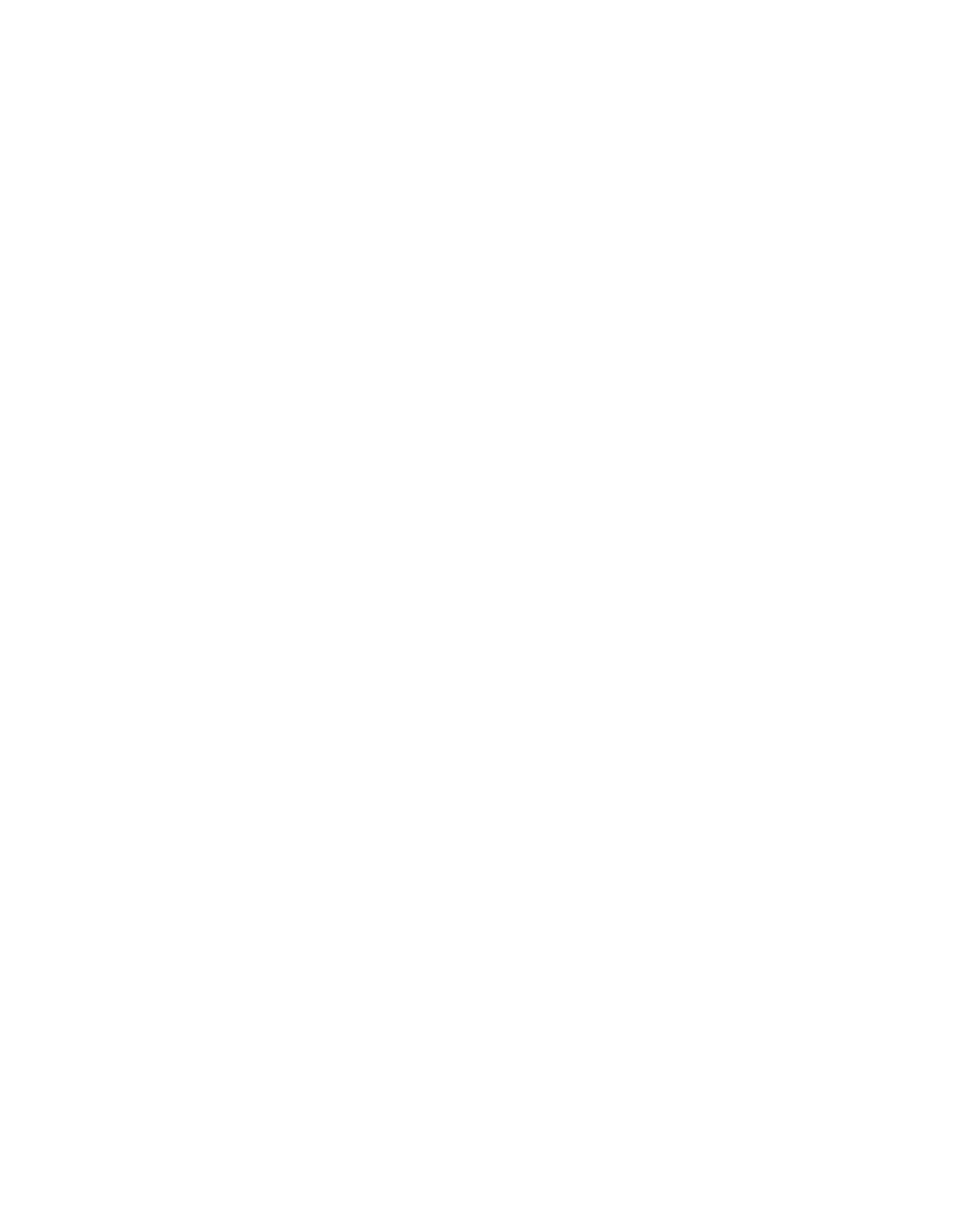

## LIST OF REVISIONS

| <b>Rev</b> | <b>Date</b>        | <b>Pages</b>  | <b>Description of modifications</b>                          |
|------------|--------------------|---------------|--------------------------------------------------------------|
| A          | FEB 06/2003        |               | First issue                                                  |
| B          | APR 04/2003        |               | KANNAD 406 AF(6D)                                            |
| C          | OCT 23/2003        |               | 9 - 12 - 28 - 32 Complementary information                   |
| D          | MAR 11/2004        | 25            | List of evolutions                                           |
| Е          | JAN 18/2005        | $4 - 26 - 28$ | ABD0031E Compliance                                          |
|            | JAN 18/2005        | 7             | Reference to Windows Software                                |
|            | JAN 18/2005        | 10            | State flowchart deletion                                     |
|            | JAN 18/2005        | $20 - 21$     | Installation configuration                                   |
|            | JAN 18/2005        | 22            | RCP operational test                                         |
|            | JAN 18/2005        | 24            | RCP compatibility list, Antenna approvals                    |
|            | JAN 18/2005        | 25            | Evolutions: Equipment Change Sheets references (N° and date) |
|            | JAN 18/2005        | 31            | Battery pack and kit reference                               |
| F          | <b>JUL 28/2005</b> | 4             | TCCA ref.                                                    |
|            |                    | 9             | Battery kit reference                                        |
|            |                    | 10            | VCO, complementary information                               |
|            |                    | 13            | Electrical performances, complementary information           |
|            |                    | 14            | Complementary environmental characteristics                  |
|            |                    | 15            | Reference to dongle connection                               |
|            |                    | 19            | Add of 4 washers for mounting bracket, Figure 9 modified     |
|            |                    | 23 & 25       | Modification of reference to Cospas-Sarsat decoder           |
|            |                    | 26            | Complementary test reports                                   |
|            |                    | 28            | <b>Qualification tests</b>                                   |
|            |                    | 31            | Battery replacement conditions                               |
|            |                    |               |                                                              |
|            |                    |               |                                                              |
|            |                    |               |                                                              |
|            |                    |               |                                                              |
|            |                    |               |                                                              |
|            |                    |               |                                                              |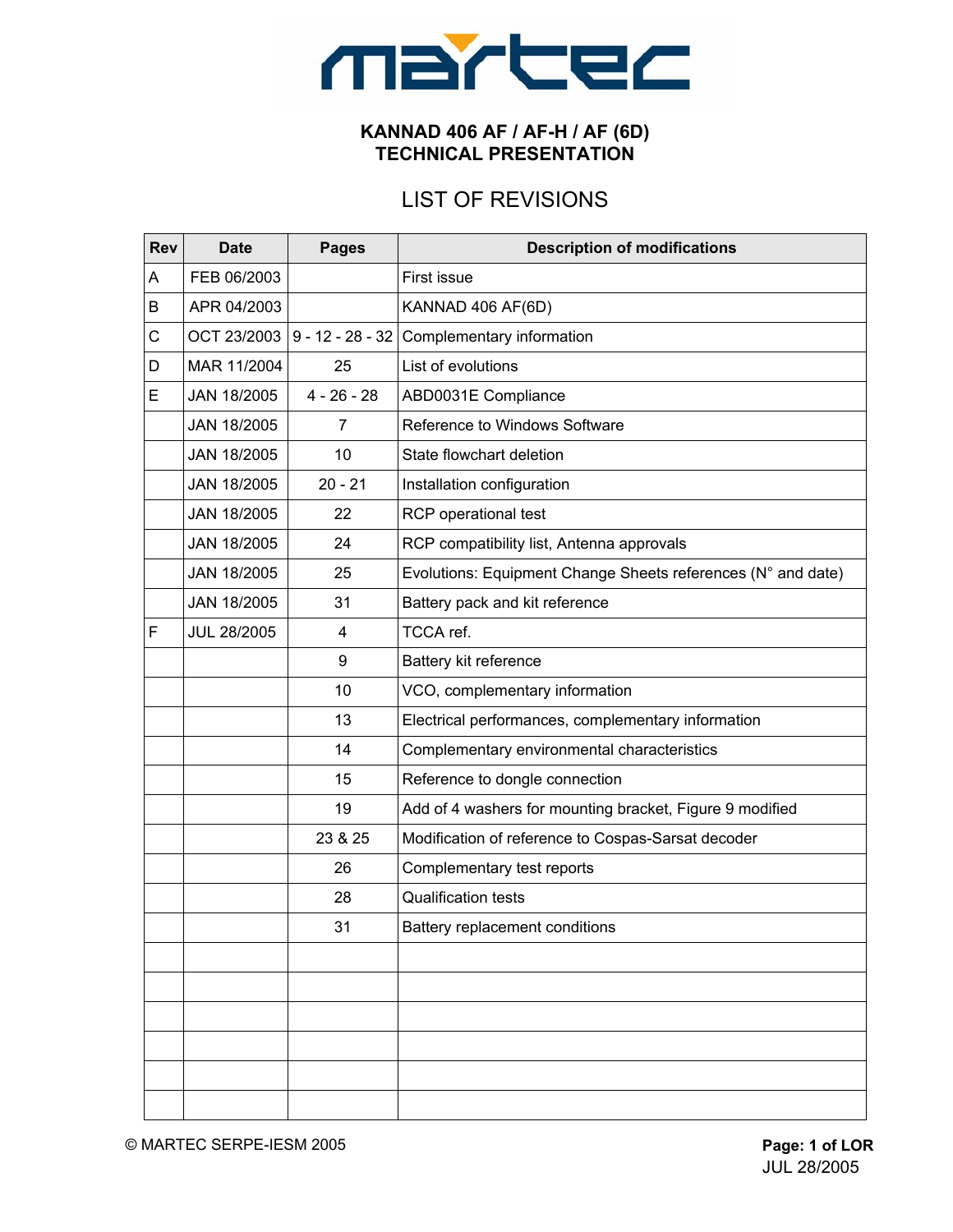

PAGE INTENTIONALLY LEFT BLANK

**Page: 2 of LOR** JUL 28/2005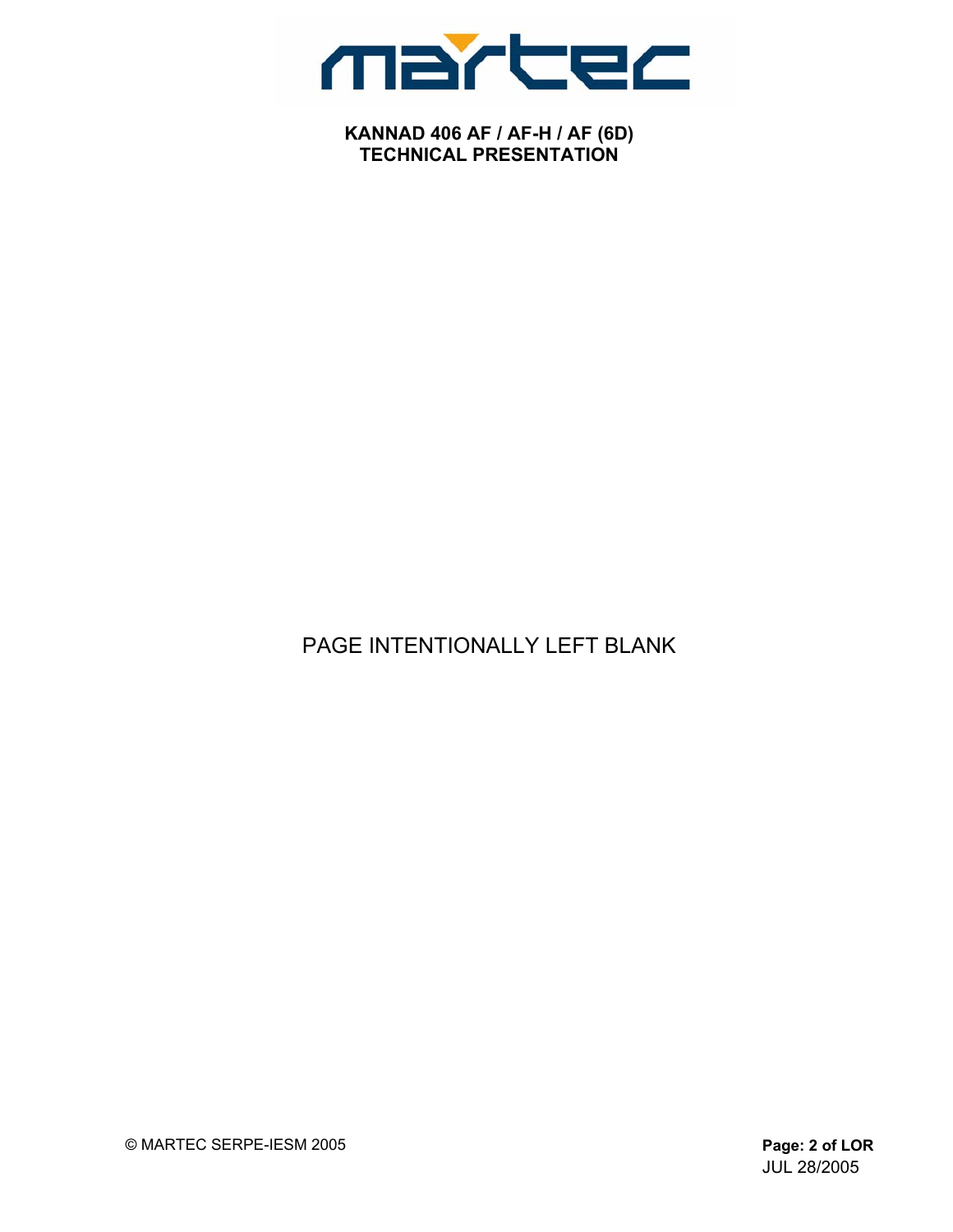

## **TABLE OF CONTENTS**

|  | 20 |  |
|--|----|--|
|  |    |  |
|  |    |  |
|  | 21 |  |
|  | 22 |  |
|  | 22 |  |
|  | 23 |  |

Page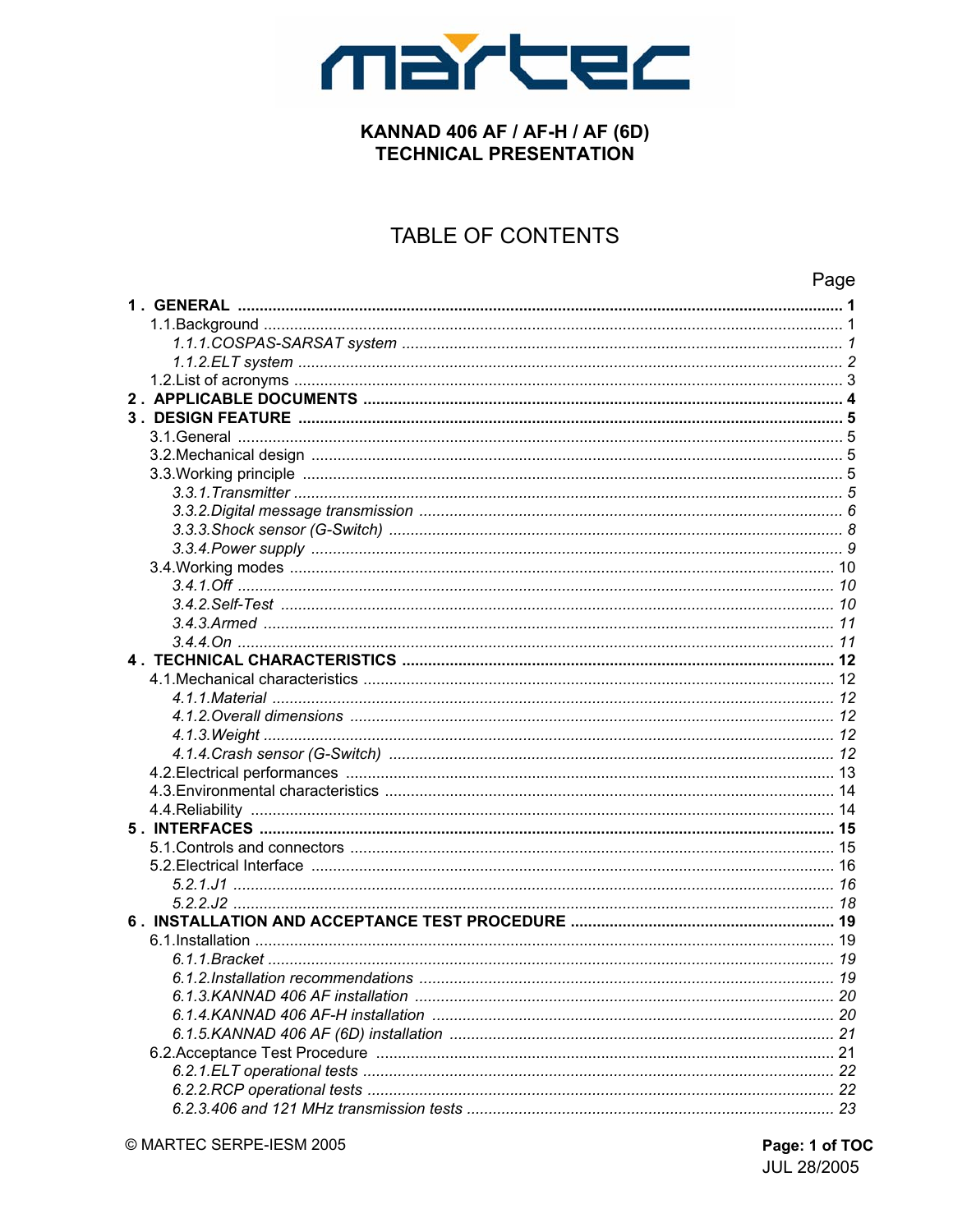

## **TABLE OF CONTENTS**

|                   | 24  |
|-------------------|-----|
|                   |     |
|                   |     |
|                   |     |
|                   |     |
|                   |     |
|                   |     |
|                   |     |
|                   |     |
|                   |     |
|                   |     |
|                   |     |
|                   |     |
|                   |     |
|                   |     |
|                   |     |
|                   |     |
|                   |     |
|                   |     |
|                   |     |
| <b>11.1.Files</b> |     |
|                   |     |
|                   | .32 |
|                   |     |

Page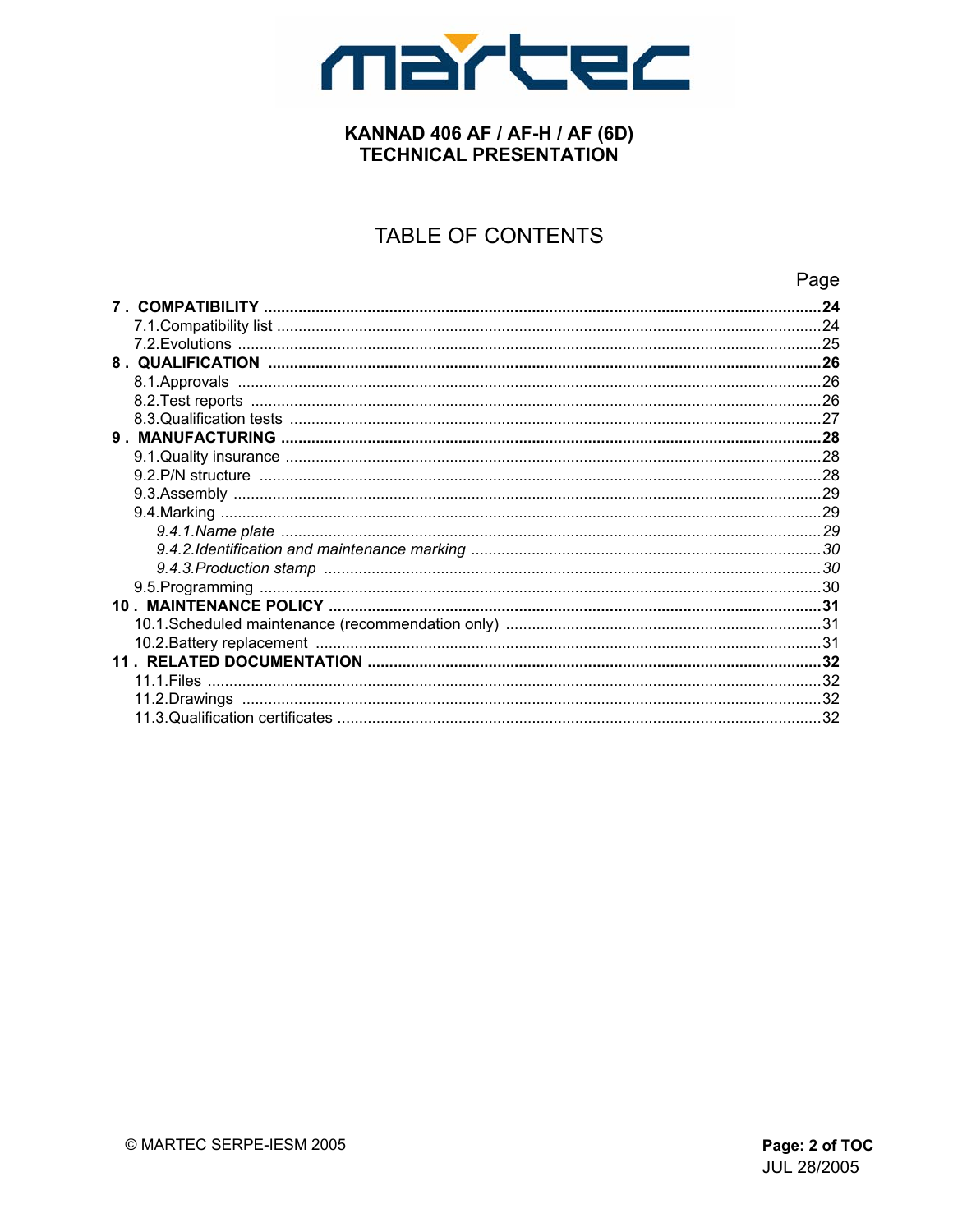

## **TECHNICAL PRESENTATION**

#### <span id="page-6-0"></span>**1. GENERAL**

#### <span id="page-6-1"></span>**1.1. Background**

#### <span id="page-6-2"></span>*1.1.1. COSPAS-SARSAT system*

Launched in the early eighties by the four founder countries (Canada, France, Russia, USA), the COSPAS-SARSAT system provides satellite aid to search and rescue (SAR) operations for maritime, aeronautical and terrestrial vehicles anywhere in the world.

It uses distress beacons fitted on mobiles and a constellation of LEO and GEO satellites which relay the 121.5 / 243 MHz signals and process the 406 MHz signal to ground stations (LUT) where the beacon positions are determined (with a precision of 10 NM with 121.5 / 243 signals and less than 2 NM with 406 signals).

Several types of beacons are designed to match the various applications of the COSPAS-SARSAT system:

- EPIRB (Emergency Position Indicating Radio Beacon) for maritime applications.
- ELT (Emergency Locator Transmitter) for aeronautical applications.
- PLB (Personal Locator Beacon) for land expeditions.

## **R.C.C. RESCUE COORDINATION CENTER** A.C.C. AIR **CONTROL CENTER** LU.T. **GROUND STATION M.C.C. MISSION CONTROL CENTER**

Figure 1: COSPAS-SARSAT system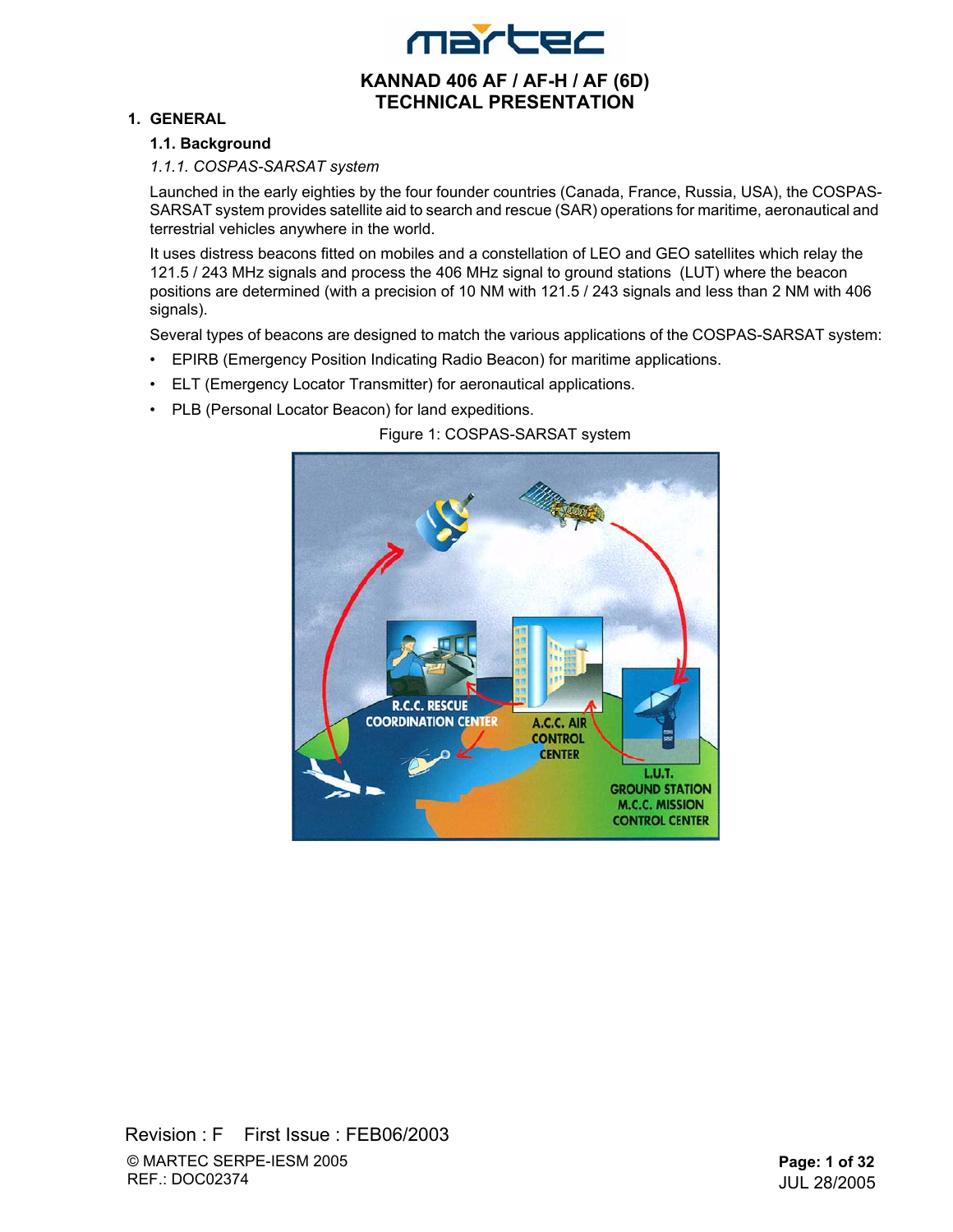

<span id="page-7-0"></span>*1.1.2. ELT system*

The ELT system is composed of 6 Line Replaceable Units (LRU) :

(1) a transmitter

(2) a mounting bracket

(3) a remote control panel

(4) an outside antenna

(5) a "Programming Dongle" for pin-programming function (option)

(6) CS144 Interface Module (option).

The transmitter, bracket, Programming Dongle and CS144 Interface Module are installed in the aircraft near the tail. The outside antenna is mounted on the fuselage near the tail. The remote control panel is installed in the cockpit and connected to the ELT with a 4 or 5 wire bundle.

Figure 2: ELT system description



This document is a technical presentation of:

- KANNAD 406 AF transmitter P/N S1821502-02 to be installed on an aircraft or helicopter,
- KANNAD 406 AF-H transmitter P/N S1822502-02 to be installed on an helicopter only,
- KANNAD 406 AF (6D) transmitter P/N S1821502-06 to be installed on an aircraft or helicopter.

IMPORTANT NOTICE: S1821502-02, S1822502-02, and S1821502-06, KANNAD 406 AF, AF-H and AF (6D) do not contain S1820511-01 (Mounting bracket, 1 strap) that must be ordered separately.

Refer to relevant document for information on remote control panels, antennas, programming and testing equipment.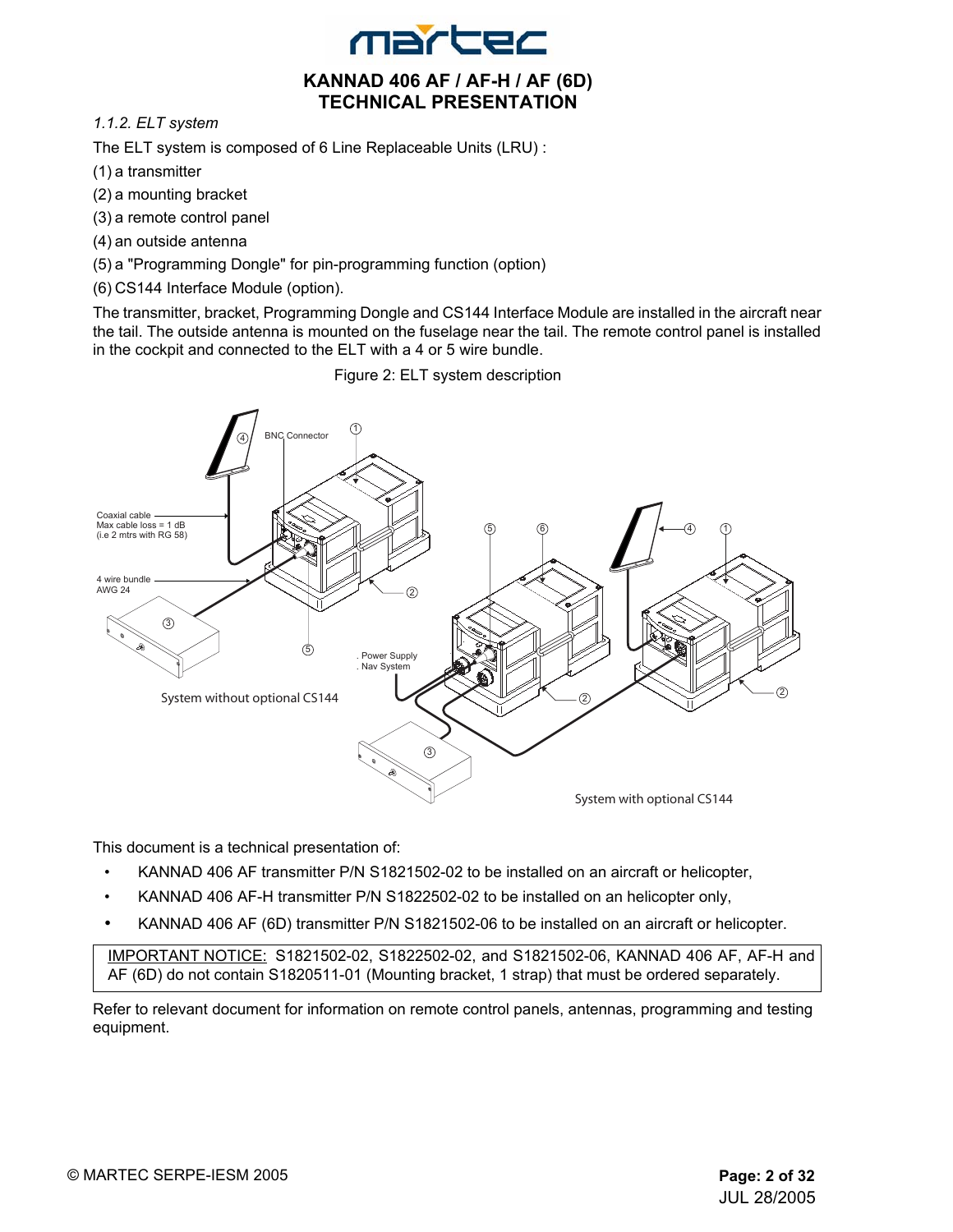

### <span id="page-8-0"></span>1.2. List of acronyms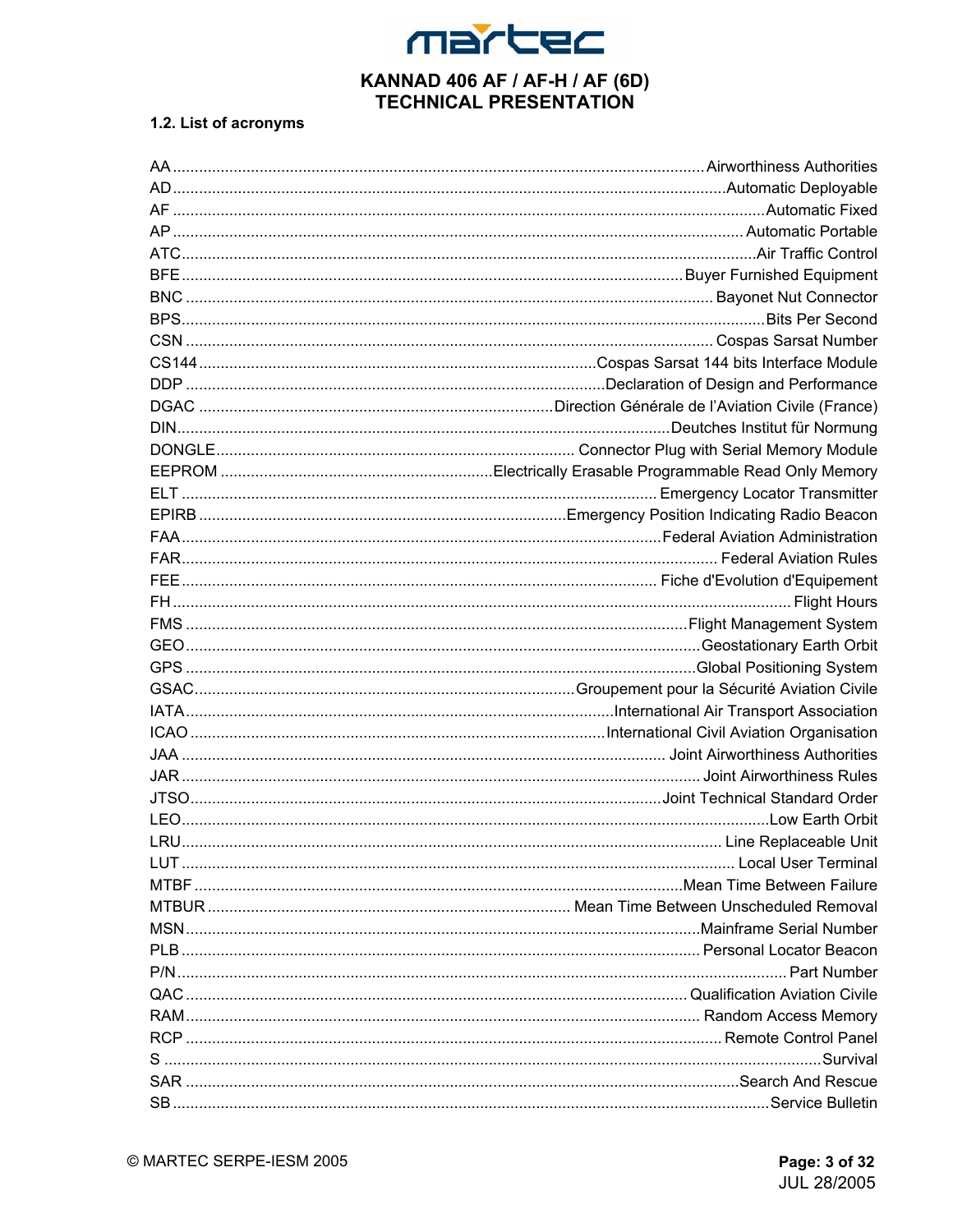

#### <span id="page-9-0"></span>**2. APPLICABLE DOCUMENTS**

 $\mathbf I$ 

The study of older generation ELT failures has enabled a better understanding of the environmental conditions of a crash. All these environment studies resulted in the writing of new specifications for ELT by both RTCA (Radio Technical Commission for Aeronautics) and EUROCAE (EURopean Organisation for Civil Aviation Equipment).

Their work is published in RTCA DO183/204 and EUROCAE ED62 documents.

This has given birth to a new generation of ELTs. The main differences with the older generation are better mechanical characteristics, severe specifications for automatic activation and identification of the aircraft with the introduction of the " 406 MHz frequency ".

| <b>Reference</b>                     | <b>Title</b>                                                                                                                                             |  |
|--------------------------------------|----------------------------------------------------------------------------------------------------------------------------------------------------------|--|
| RTCA DO-182                          | "Emergency Locator Transmitter (ELT) Equipment Installation and Performance"                                                                             |  |
| RTCA DO-183                          | "MOPS for Emergency Locator Transmitters. Automatic Fixed, Automatic Portable,<br>Automatic deployable, Survival Operating on 121.5 and 243.0 Megahertz" |  |
| RTCA DO-204                          | "MOPS 406 MHz Emergency Locator Transmitters (ELT)"                                                                                                      |  |
| RTCA DO-160C<br><b>EUROCAE ED14C</b> | "Environmental conditions and test procedures for airborne equipment"                                                                                    |  |
| QAC3                                 | Radiobalise de détresse fonctionnant en VHF (121.5-243 MHz)                                                                                              |  |
| QAC14                                | Radiobalise de détresse conforme au TSO-C91a et/ou au TSO-C126                                                                                           |  |
| QAC23                                | Radiobalise de détresse triple fréquence conforme à l'ED62                                                                                               |  |
| FAA TSO-C91a                         | "Emergency Locator Transmitter (ELT) equipment"                                                                                                          |  |
| FAA TSO-C126                         | "406 MHz Emergency Locator Transmitter (ELT)"                                                                                                            |  |
| EUROCAE ED62                         | "MOPS for aircraft Emergency Locator Transmitters (121,5/243 MHz and 406<br>MHz)"                                                                        |  |
| COSPAS-SARSAT<br>C/S T.001           | "Specification for COSPAS-SARSAT 406 MHz distress beacons"                                                                                               |  |
| COSPAS-SARSAT<br>C/S G.005           | "COSPAS-SARSAT guidelines on 406 MHz beacon coding, registration and type<br>approval"                                                                   |  |
| COSPAS-SARSAT<br>C/S G.004           | "COSPAS-SARSAT glossary"                                                                                                                                 |  |
| <b>IATA A45</b>                      | "International Air Transport Association (IATA) Dangerous Goods Regulation,<br>section A45"                                                              |  |
| ABD0031E                             | "Fireworthiness Requirements. Pressurized Section of Fuselage"                                                                                           |  |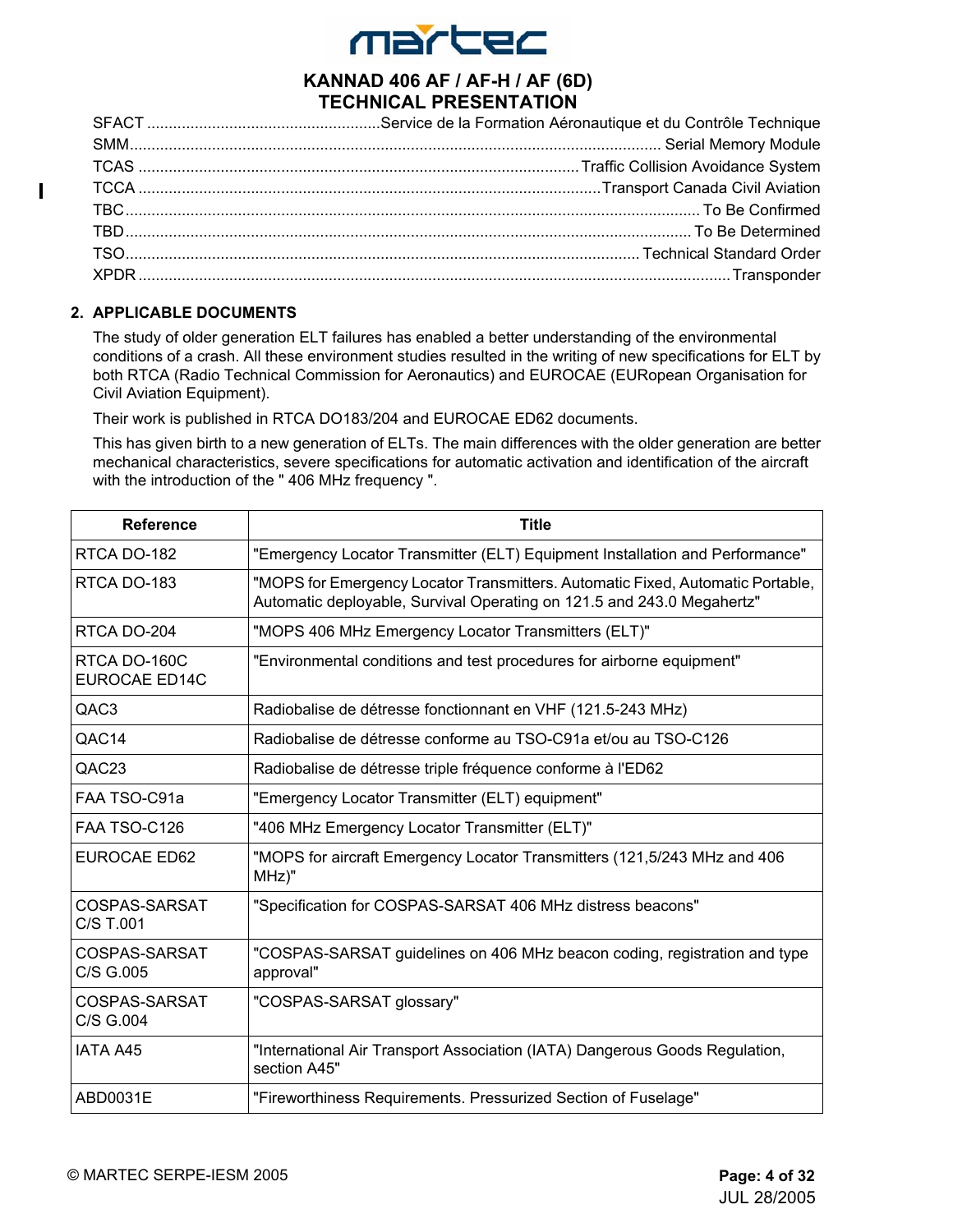

#### <span id="page-10-0"></span>**3. DESIGN FEATURE**

#### <span id="page-10-1"></span>**3.1. General**

The KANNAD 406AF, AF-H and AF (6D) belong to the AF type of ELTs which are permanently attached to an aircraft.

#### <span id="page-10-2"></span>**3.2. Mechanical design**

The KANNAD 406 AF, AF-H and AF (6D) are made of moulded plastic with excellent mechanical resistance (ASA/PC). They are color compound (light yellow).

The housing is designed to be easily taken in one hand.

The front panel of 406 AF, AF-H and AF (6D) has the following features:

(1) Arm / On / Off switch,

- (2) Control LED,
- (3) Female DIN 12 connector to connect a programming dongle, a maintenance dongle, a RCP or a CS144 Interface module,
- (4) BNC connector used to connect the transmitter to an outside antenna.

Figure 3: Front face description



#### <span id="page-10-3"></span>**3.3. Working principle**

The KANNAD 406 AF, AF-H and AF (6D) can be activated either automatically when the crash occurs (thanks to a shock sensor) or manually (thanks to a switch on the transmitter itself or on a Remote Control Panel).

The KANNAD 406 AF, AF-H and AF (6D) are designed to transmit on three frequencies (121.5, 243 and 406 MHz). The two basic emergency frequencies (121.5 and 243 Mhz ) are mainly used for homing in the final stages of the rescue operations. The 406 MHz frequency is used by the COSPAS-SARSAT satellites for precise pinpointing and identification of the aircraft in distress.

#### <span id="page-10-4"></span>*3.3.1. Transmitter*

Once activated, the transmitter operates continuously on 121,5 and 243,0 MHz with an output power of 100 mW on each frequency. The modulation is an audio frequency sweeping downwards from 1420 Hz to 490 Hz with a repetition rate of 3 Hz. The AM modulation factor is over 85%.

During the first 24 hours of operation, a digital message is transmitted on 406,025 MHz every 50 seconds. The output power on 406 MHz is 5 W.

The KANNAD 406 AF, AF-H and AF (6D) can transmit two types of messages on 406 MHz:

- 112 bits for a short message (identification only)
- 144 bits for a long message (identification + aircraft position)

The long messages are generated by a separate interface module (called CS144) connected to the ELT and either to a GPS or a FMS.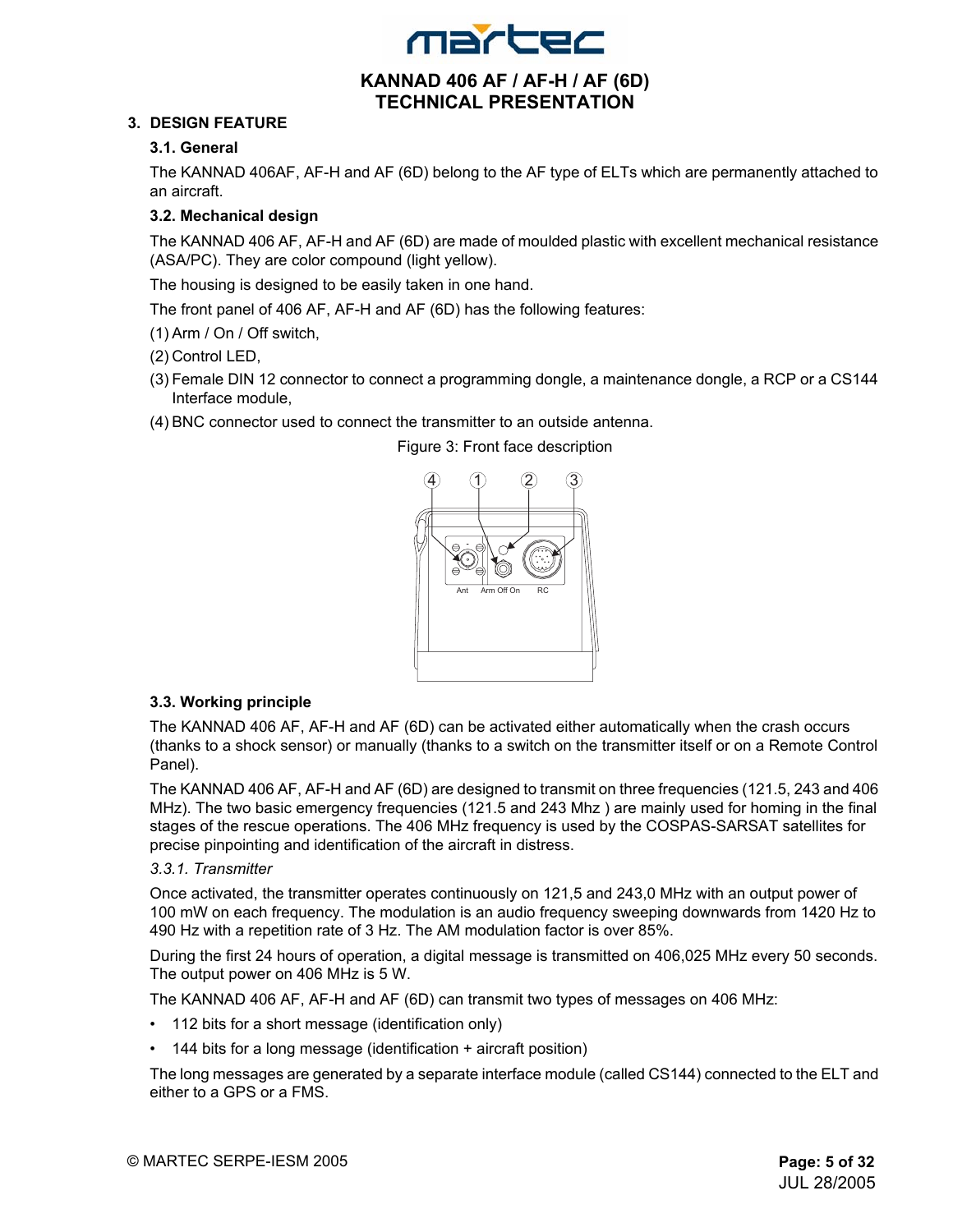

Bi-phase modulation at 400 BPS enables to transmit all the relevant identification information to the COSPAS-SARSAT satellites in 440 ms (short message) or 520 ms (long message).

3.3.1.1. Technology

The KANNAD 406 AF, AF-H and AF (6D) transmitter is an integrated design and not a standard 121,5 / 243 MHz transmitter with 406 MHz upgrade module. Indeed, the main advantage of this configuration is that it uses one single antenna connector and coaxial cable.

All components used in the KANNAD 406 AF, AF-H and AF (6D) are of the latest technology in order to bring maximum performance with minimum power consumption.

Surface Mounted Components improve mechanical resistance to shocks and vibrations.

#### 3.3.1.2. Architecture

The transmitter is driven by a HCMOS micro-controller (68HC705P6DW) that manages the PLL, amplitude and phase signal modulation as well as I/Os.

The great stability of the 406 MHz carrier (0,002 parts/million/100 ms) is given by an OCXO (Oven Controlled Crystal Oscillator).



#### Figure 4: Block diagram of KANNAD 406 AF-H transmitter

#### <span id="page-11-0"></span>*3.3.2. Digital message transmission*

One of the major improvements of the new generation of ELTs is the transmission of the identification of the aircraft in distress in the 406 MHz digital message.

#### 3.3.2.1. Protocols

The KANNAD 406 AF, AF-H and AF (6D) are fully compatible with the transmission protocols specified by the

COSPAS-SARSAT C/S G005 document :

- Serial Identification Number ("Cospas-Sarsat Number of the ELT or serial number from an allocated segment or serial number given by the local authority)
- Aircraft 24 bit address (ICAO number of the aircraft, also used for MODE S XPDR or TCAS).
- Aircraft Operator Designator + serial number up to 4096.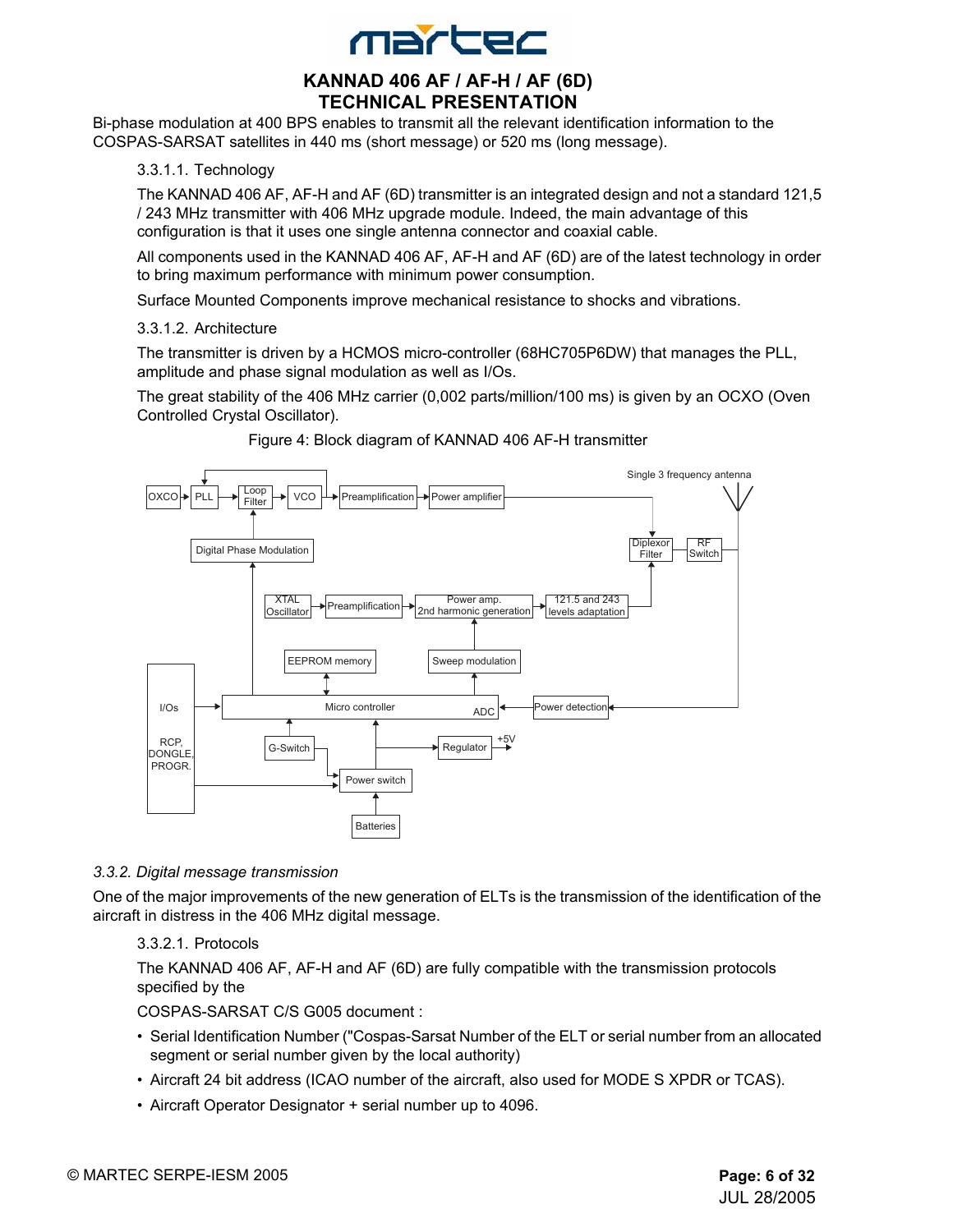

- Aircraft Nationality and Registration Marking also called "tail number" (up to 7 alphanumeric characters).
- Aircraft Operator Designator or Aircraft 24 bit address + aircraft position (Standard Location Protocol) \*
- Aircraft Nationality and Registration Marking + aircraft position (User Location Protocol) \*

(\*) only available if connected to an interface module (CS144) that computes the "long message".

#### 3.3.2.2. Programming

Programming of the identification number can be carried out either

- with an interface to run a PC/DOS or Windows® software (PR550);
- with a " Dongle" (Connector with Serial Memory Module).

#### **Computer Interface**

The ELT is connected to a PC computer running a PC/DOS or Windows® software via a special computer interface.

At the beginning of the self-test sequence, the ELT tries to establish an asynchronous serial link. If the PC software replies correctly, the identification is downloaded in the ELT. This operation takes less than 2 minutes and does not require any hardware operation.

#### **Programming and maintenance dongles**

To facilitate maintenance operations especially in case of removal and/or exchange, the KANNAD 406 AF, AF-H and AF (6D) offer pin-programming capabilities.

Instead of installing the DIN 12 connector for connection to the Remote Control Panel, a special connector with a small Serial Memory Module called "Programming Dongle" is installed.

This Programming Dongle remains attached to the aircraft even if the ELT is removed.

When an unprogrammed ELT is installed, connected to this Programming Dongle and switched to "ARM", the ELT automatically updates its own memory with the identification data contained in the Programming Dongle memory.

When the ELT is removed from the aircraft, it keeps its identification data.

However, if the removal is not due to distress purposes, this might be a problem with regards to COSPAS-SARSAT system integrity because two ELTs (the removed one and the replacement one) will have the same identification data. This is why MARTEC SERPE-IESM developed another type of Dongle called "Maintenance Dongle" that enables to reset the identification information of the ELT. A Maintenance Dongle looks like a DIN 12 connector with a Serial Memory Module and a red "Remove Before Flight" streamer. Its memory contains a specific maintenance code (country, manufacturer, serial number) recognized by COSPAS-SARSAT as "not on board". Any transmission in the shop during maintenance procedure will not involve Search And Rescue operation.

As a rule, the aircraft operator shall equip:

- each aircraft in operation with a "Programming Dongle",
- each ELT in spare with a "Maintenance Dongle".

3.3.2.3. Reliability of the "pin-programming" function

The "pin-programming" and "long message" capabilities have been developed at the same time as the ELT. This means that several safeguards have been anticipated to ensure that the ID code transmitted is correct even in extreme condition should the Dongle be damaged during data transfer.

One of the safeguards concerns the internal memory organisation:

- MC: EEPROM that contains the maintenance code ("SI" + 5 last digits of the CSN),
- TC: EEPROM that contains the code to be transmitted,
- TX: RAM that contains the code transmitted once the ELT is activated.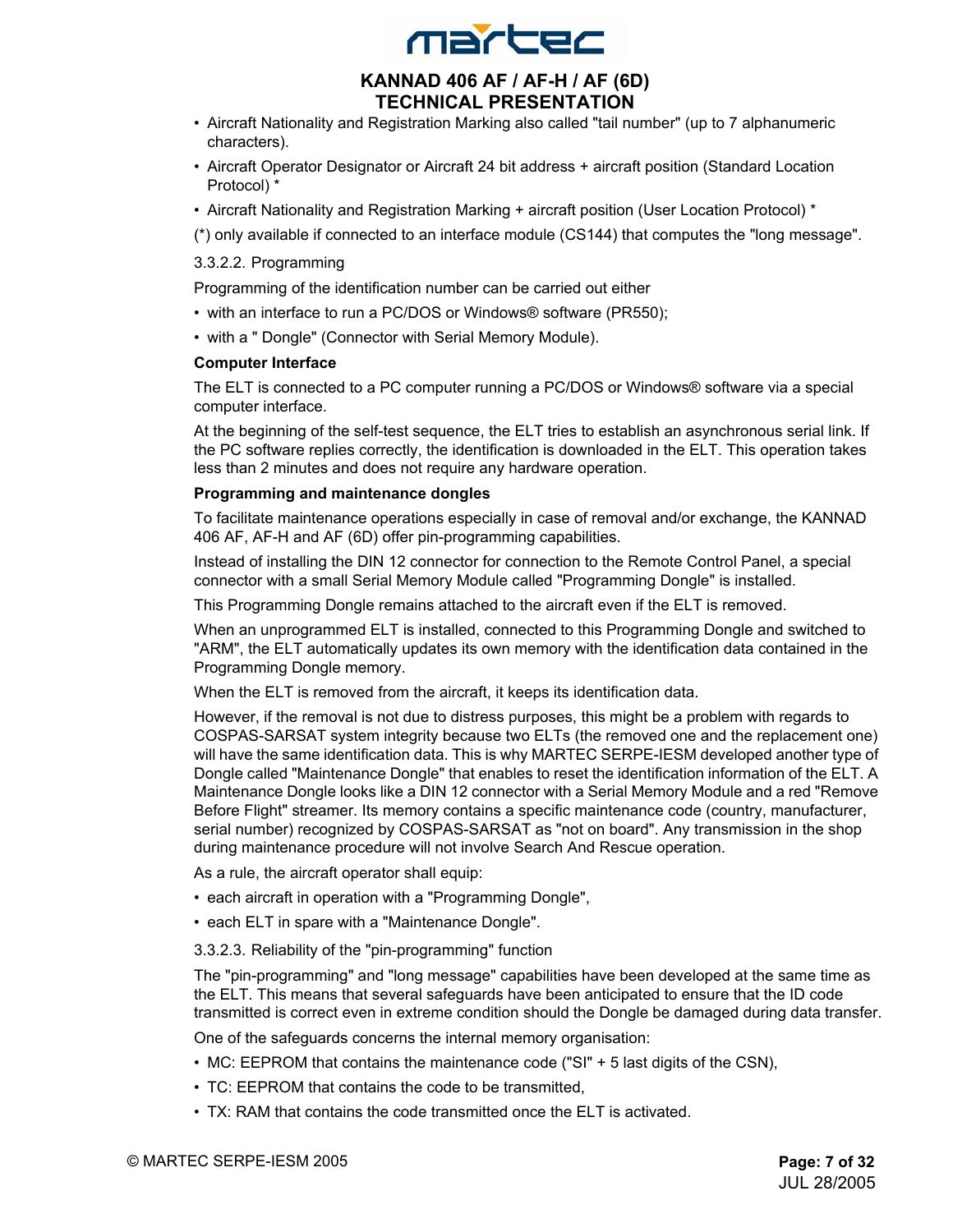

Once activated, TC is copied into TX and the ELT detects if a programming and testing equipment is connected.

- If no programming and testing equipment is detected, the beacon tries to read a Serial Memory Module by testing the synchronous serial link.
- If a Maintenance Dongle is detected, the contents of MC is copied into TC and into TX.
- If a Programming Dongle is detected, its contents is copied into TC and into TX.
- If a "long message" interface module is detected, its contents is copied into TX.

The above procedure is performed during self-test and during 20 minutes after activation of the ELT.

The other safeguard consists in duplicating the Dongle and CS144 interface module memory and to compute two checksums. This point is all the more interesting for the CS144 option, as, should the power supply of the CS144 interface module be shut down during data transfer, the older message containing the aircraft position just before shut down will be available (Refer to FMEA - CS144).

#### <span id="page-13-0"></span>*3.3.3. Shock sensor (G-Switch)*

3.3.3.1. AF and AF-H G-Switch

The shock sensors (also called G-switch) currently fitting ELTs are the cause of a large number of false alarms.

Important work has consisted in studying aircraft crashes (study made by the " Crash Research Institute") and evaluating the acceleration amplitudes involved.

If older generation of G-Switches trigger with an acceleration threshold, the new generation not only takes into account acceleration but also shock duration.

The G-Switch that equips the KANNAD 406 AF-H is a mechanical design by AERODYNE Corp ref. 8316-1-000 that is widely used in ELTs and has proven extremely reliable.

It complies with EUROCAE specifications. RTCA specifications with regards to G-Switch activation threshold are slightly different from EUROCAE specifications. Considering that it provides an equivalent level of safety, TSO was granted with a deviation in compliance with FAR 21.609 procedure.



#### Figure 5: Activation curve according to EUROCAE standard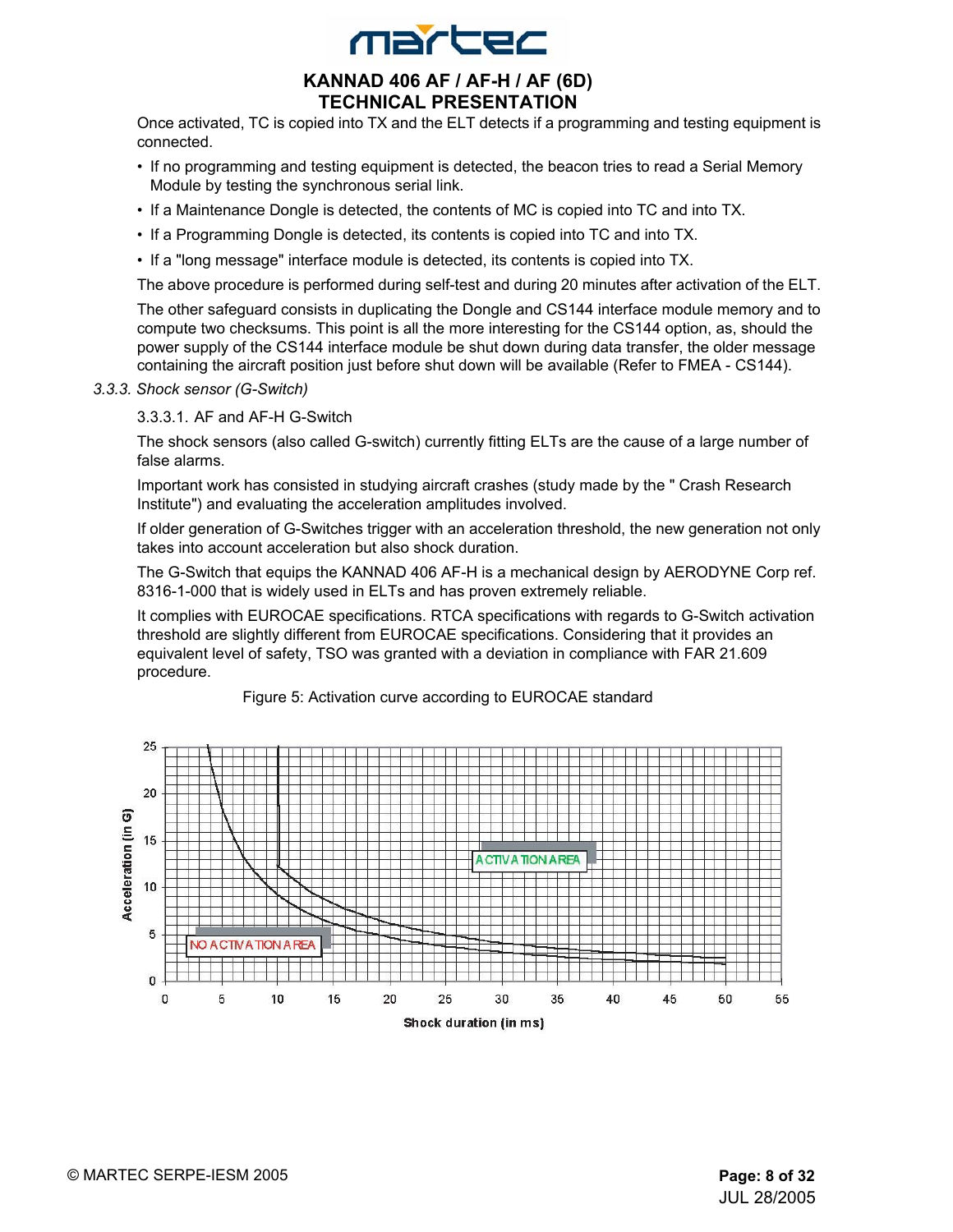

3.3.3.2. 6D G-Switch

The Kannad 406 AF (6D) is equipped with 6 G-switches set on 2 PC boards:

Figure 6: G-Switches implementation



- The main PC board is fitted with 2 horizontal G-Switches (1 and 2).
- An additional PC board is fitted with 2 horizontal G-switches (3 and 4) and 2 vertical G-Switches (5 and 6).

The 4 horizontal G-Switches (1, 2, 3 and 4) are calibrated according to EUROCAE specifications. The 2 vertical G-Switches (5 and 6) are calibrated with a lower sensitivity in order not to activate the ELT in case of abrupt pull up, hard handling or heavy turbulence.

<span id="page-14-0"></span>*3.3.4. Power supply*

The energy is provided by a battery pack included in a battery kit (P/N S1820516-99) composed of 3 LiMnO2 D cells.

The autonomy of the 121,5/243 transmission is close to 100 hours at -20°C with new batteries.

The 406 MHz transmission is deliberately stopped after 24 hours (in line with COSPAS-SARSAT specifications).

The transmitter battery expiry date is fixed at 6 years after manufacturing. If no activation of the ELT occurs during the battery lifetime, it shall be replaced every 6 years.

The Remote Control Panel (when connected) is also energized by this battery pack.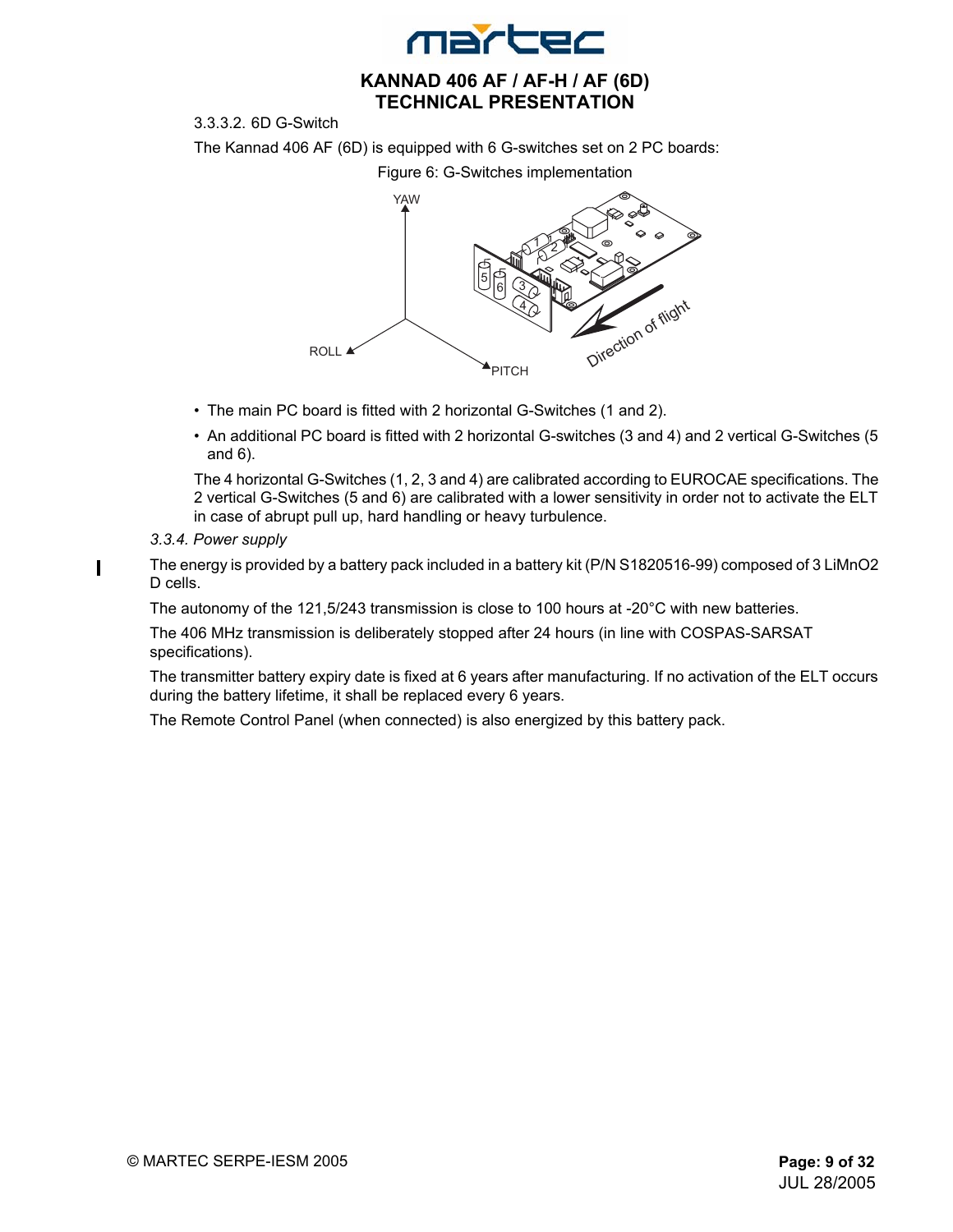

#### <span id="page-15-0"></span>**3.4. Working modes**

The KANNAD 406 AF, AF-H and AF (D) have 4 different modes:

- Off.
- Self-test (temporary mode).
- Armed (standby mode to enable automatic activation by the shock sensor or by the remote control panel).
- On (transmission).

Transmission is effective if the beacon is activated (either manually on the ELT control panel, remotely by the "ON" button on the remote control panel or automatically by the shock sensor).

#### <span id="page-15-1"></span>*3.4.1. Off*

The ELT is off when the switch is in position "OFF".

No part of the ELT is energized.

This mode must be selected when the ELT is removed from the aircraft.

#### <span id="page-15-2"></span>*3.4.2. Self-Test*

The self-test mode is a temporary mode (max duration 5 sec) in which the ELT checks the main characteristics of the transmitter (Battery voltage, 406 MHz transmission power, VCO locking, Programming) and enables digital communication with a programming and testing equipment.

This mode is selected:

- when switching from "OFF" to "ARM",
- when switching to "RESET / TEST" on the Remote Control Panel (provided that the switch of the ELT is in position "ARM"),
- when switching to "ON" prior to transmission.

The buzzer operates during the self-test procedure.

After about 3 seconds, the test result is displayed on the LED as follows:

- One long flash indicates valid test.
- A series of short flashes indicates false test result.

The number of flashes indicates the type of failure:

- 3 + 1 = LOW BATTERY VOLTAGE.
- 3 + 2 = LOW TRANSMISSION POWER.
- $\cdot$  3 + 3 = FAULTY VCO LOCKING (Faulty frequency).
- $\cdot$  3 + 4 = NO ID NUMBER.

It is recommended to test the ELT regularly in order to detect any possible failure:

• after installation,

 $\blacksquare$ 

- every first flight of each month,
- at every maintenance operation.

The number of self-tests carried out is recorded. This information is available when the ELT is connected to a programming and testing equipment (PR550).

#### <span id="page-15-3"></span>*3.4.3. Armed*

In order to enable activation by the G-Switch or with the Remote Control Panel, the ELT must be in standby mode with the switch in position "ARM".

This mode is mandatory during flight. The ELT should remain in position "ARM" all the time except when the aircraft is parked for a long period or for maintenance.

The Remote Control Panel is energized by the ELT when switched to "ARM".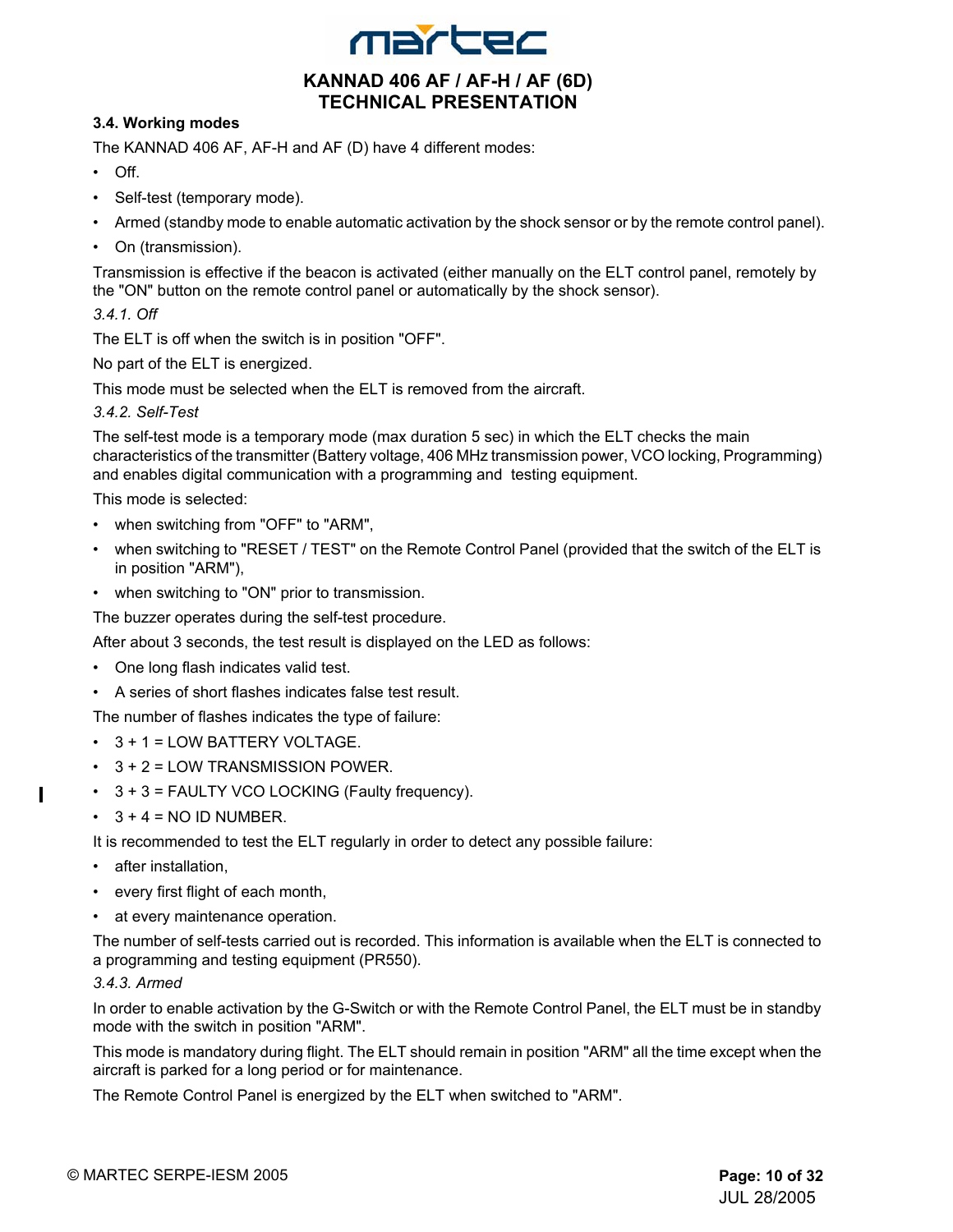

<span id="page-16-0"></span>*3.4.4. On*

This mode is selected:

- manually by switching to position "ON",
- by switching the Remote Control Panel switch to position "ON" (provided that the ELT switch is in position "ARM"),
- when a crash occurs (provided that the ELT switch is in position "ARM").

When this mode is selected, the ELT starts transmission:

- on 121,5 MHz & 243 MHz immediately (continuous transmission),
- on 406 MHz after 50 seconds (406 burst every 50 sec during 24 hours).

The red control LED on the ELT (and on the remote control if installed) flashes and the buzzer operates.

In case of accidental activation, the ELT can be reset either by switching it to "OFF" or by switching to "RESET" on the Remote Control Panel.

The number of 406 bursts effectively transmitted is recorded. This information is available when the ELT is connected to a programming and testing equipment (PR550).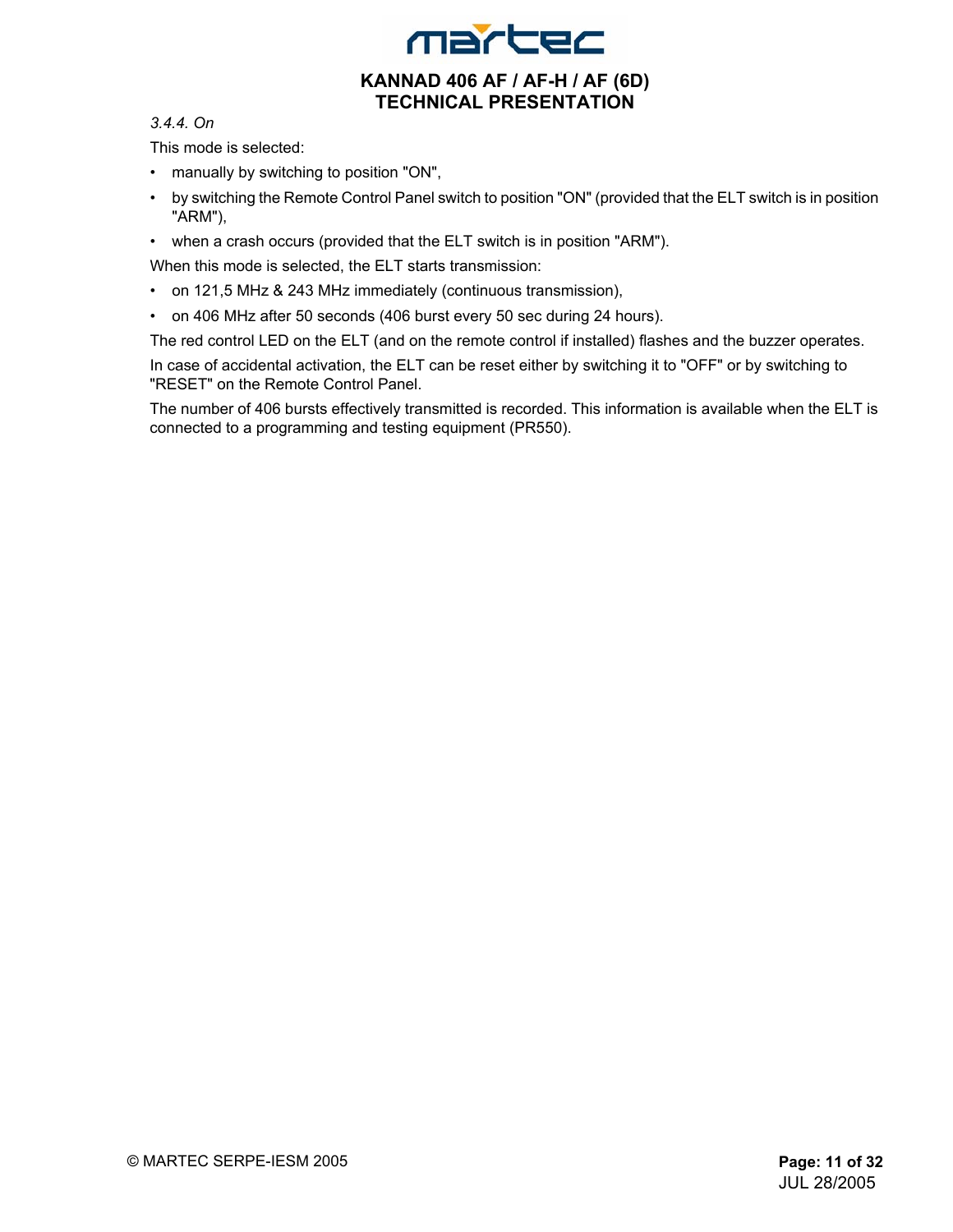

**TECHNICAL PRESENTATION**

## <span id="page-17-0"></span>**4. TECHNICAL CHARACTERISTICS**

#### <span id="page-17-1"></span>**4.1. Mechanical characteristics**

The housing is to be installed on a Mounting Bracket (P/N S1820511-01).

<span id="page-17-2"></span>*4.1.1. Material*

- Material: Plastic ASA-PC LURAN SKR2867 CWU.
- Treatment: Light yellow color compound (RAL 1018), Fire classification M0.
- Tightness is provided by 2 O-rings.
- <span id="page-17-3"></span>*4.1.2. Overall dimensions*

Outline dimensions: 172 x 82 x 82 mm.

Outline dimensions (with mounting bracket): 181 x 100 x 94 mm.

Figure 7: Overall Dimensions





<span id="page-17-4"></span>*4.1.3. Weight*

Including bracket and batteries:

|         | AF.               | AF-H                  | AF (6D)              |
|---------|-------------------|-----------------------|----------------------|
| Typical | 1110 g (2.47 lbs) | $1120$ g (2.469 lbs)  | $1190$ g (2.623 lbs) |
| Max     | 1180 g (2.60 lbs) | $11190$ g (2.623 lbs) | 1260 g (2.778 lbs)   |

<span id="page-17-5"></span>*4.1.4. Crash sensor (G-Switch)*

|                  | AF                                      | AF-H                                     | AF(6D)                  |                        |
|------------------|-----------------------------------------|------------------------------------------|-------------------------|------------------------|
| Type             | Mechanical                              |                                          |                         |                        |
| Manufacturer     | <b>AERODYNE</b><br><b>CONTROLS Corp</b> | <b>AERODYNE</b><br><b>CONTROLS Corp</b>  |                         | AERODYNE CONTROLS Corp |
| Reference        | 8316-1-000                              | 8316-1-000                               | 8316-1-000              | 7316-6-00              |
| Relevant specif. | <b>EUROCAE ED62</b>                     | EUROCAE ED62                             | EUROCAE ED62            |                        |
| Threshold        | $4.5 \pm 0.5$ ft./s                     | $4.5 \pm 0.5$ ft./s                      | $4.5 \pm 0.5$ ft./s     | not communicated       |
| Mounting         |                                         | 45° downwards of the<br>flight direction | 4 on horizontal<br>axis | 2 on vertical axis     |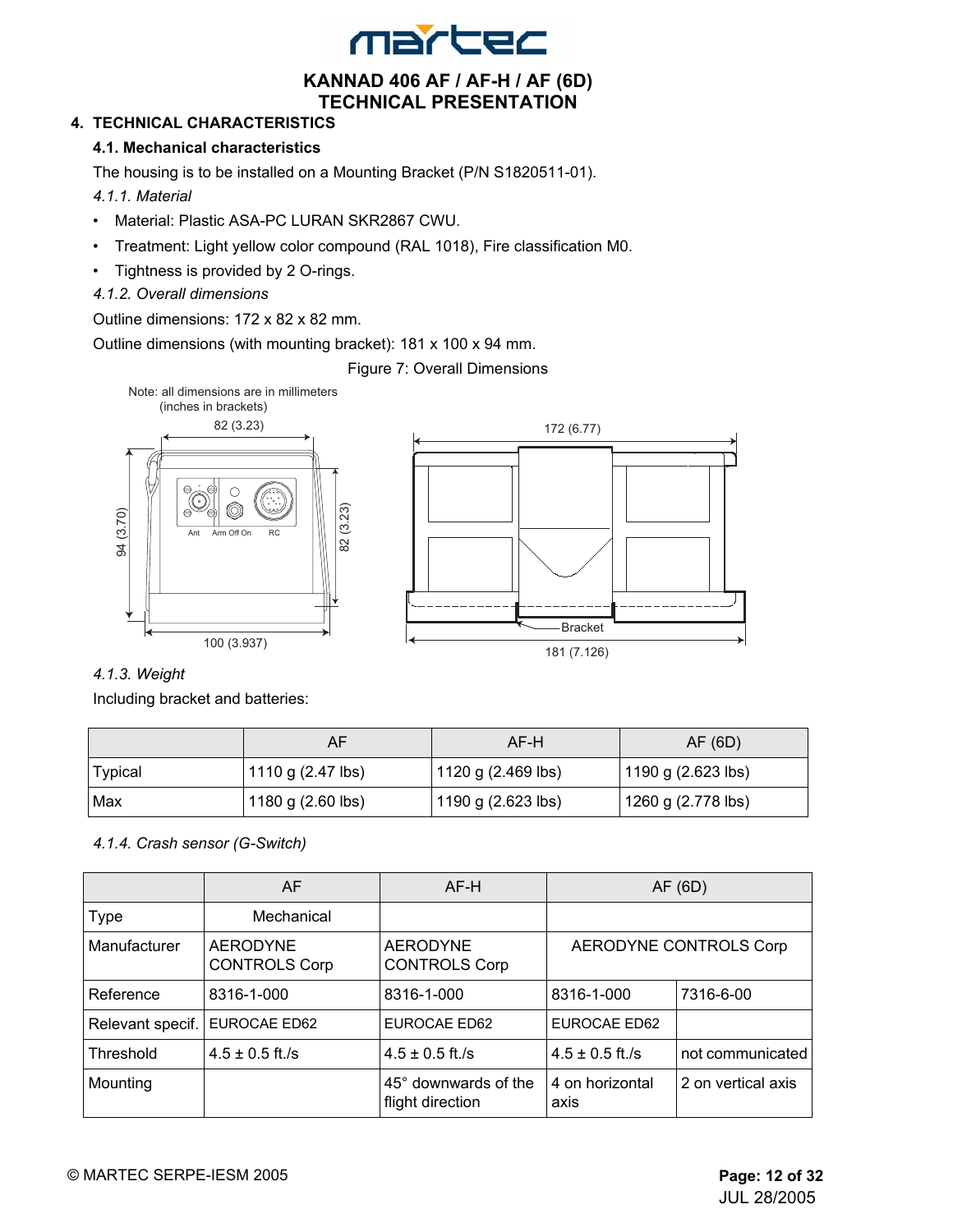

### <span id="page-18-0"></span>**4.2. Electrical performances**

| 121.5 / 243.0 MHz Transmitter |                                                                                       |  |  |
|-------------------------------|---------------------------------------------------------------------------------------|--|--|
| Frequencies                   | 121.500 +/- 0.003 MHz, 243.0 +/- 0.006 MHz                                            |  |  |
| Output power                  | 20 to 26 dBm for each frequency (100 to 400 mW).<br>Typical 22 dBm for each frequency |  |  |
| Duty cycle                    | Continuous except during 406 transmission (500 ms every 50s)                          |  |  |
| Modulation type               | 3K20A3N                                                                               |  |  |
| Modulation rate               | $> 85 \%$                                                                             |  |  |
| Modulation signal             | Decreasing sweep from 1420 to 490 Hz                                                  |  |  |
| Repetition frequency          | Approx. 3 Hz                                                                          |  |  |
| Transmission duration         | Over 48 hours at -20°C                                                                |  |  |

| 406.025 MHz Transmitter |                                                                                           |  |
|-------------------------|-------------------------------------------------------------------------------------------|--|
| Frequencies             | 406.025 +/-0.002 MHz                                                                      |  |
| Output power            | $37 +/- 2$ dBm (5W)                                                                       |  |
| Data encoding           | 16K0G1D (Biphase L encoding)                                                              |  |
| Transmission duration   | 440 ms (short message) every 50 s. Compatible with long message<br>transmission (520 ms). |  |
| Repetition period       | 47.5 to 52.5 s                                                                            |  |
| Speed of transmission   | 400 BPS $+/-1\%$                                                                          |  |
| Frame synchronization   | 0 0001 1111, 0 1101 0000 (during self test)                                               |  |
| Transmission duration   | Over 24 hours at $-20^{\circ}$ C                                                          |  |

 $\begin{array}{c} \hline \end{array}$  $\overline{1}$ 

 $\begin{array}{c} \rule{0pt}{2.5ex} \rule{0pt}{2.5ex} \rule{0pt}{2.5ex} \rule{0pt}{2.5ex} \rule{0pt}{2.5ex} \rule{0pt}{2.5ex} \rule{0pt}{2.5ex} \rule{0pt}{2.5ex} \rule{0pt}{2.5ex} \rule{0pt}{2.5ex} \rule{0pt}{2.5ex} \rule{0pt}{2.5ex} \rule{0pt}{2.5ex} \rule{0pt}{2.5ex} \rule{0pt}{2.5ex} \rule{0pt}{2.5ex} \rule{0pt}{2.5ex} \rule{0pt}{2.5ex} \rule{0pt}{2.5ex} \rule{0$  $\overline{1}$ 

| <b>Batteries</b>                  |                                            |  |  |
|-----------------------------------|--------------------------------------------|--|--|
| Battery replacement kit reference | S18 20 516-99                              |  |  |
| Transmitter power supply          | $3 \times$ LiMnO <sub>2</sub> D type cells |  |  |
| Replacement                       | Every 6 years                              |  |  |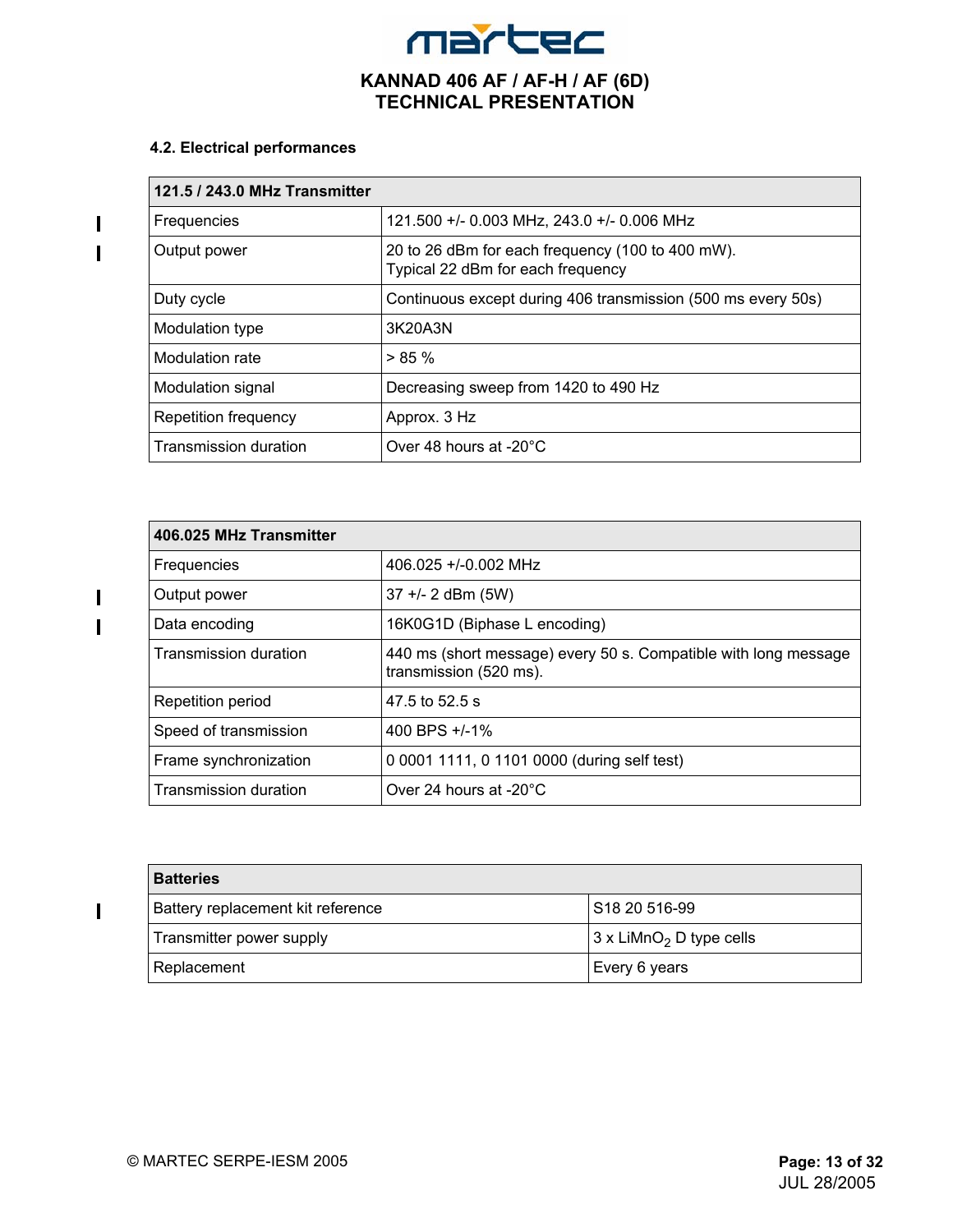

#### **TECHNICAL PRESENTATION**

#### <span id="page-19-0"></span>**4.3. Environmental characteristics**

| <b>Environmental</b>                                                               |                                                                                                                                                                                                                                    |  |
|------------------------------------------------------------------------------------|------------------------------------------------------------------------------------------------------------------------------------------------------------------------------------------------------------------------------------|--|
| Flame                                                                              | AVGAS flame / 2 minutes                                                                                                                                                                                                            |  |
| Shock                                                                              | 500 G for 4 ms each axis                                                                                                                                                                                                           |  |
| Crash worthiness                                                                   | 100 G for 13 ms each axis                                                                                                                                                                                                          |  |
| Penetrator drop                                                                    | 25 Kg from 20 cm each side                                                                                                                                                                                                         |  |
| Crush test                                                                         | 450 Kg / 5 min each side                                                                                                                                                                                                           |  |
| Temperature & Altitude<br>Operating temperature<br>Storage temperature<br>Altitude | DO160C / ED14C Section 4 Category D1<br>-20 $^{\circ}$ C to +55 $^{\circ}$ C extended to -40 $^{\circ}$ C to +55 $^{\circ}$ C by TCCA <sup>(1)</sup><br>-55 $^{\circ}$ C to +85 $^{\circ}$ C<br>55 000 ft.                         |  |
| Humidity                                                                           | DO160C / ED14C Section 6 Category C                                                                                                                                                                                                |  |
| <b>Vibrations</b>                                                                  | DO160C / ED14C Section 8 Category YLM/C, 5 Hz à 14 Hz: 2a = 5.1<br>mm (a = amplitude), 14 Hz à 45 Hz: $\gamma$ = 2 G ( $\gamma$ = acceleration)<br>45 Hz à 55 Hz: 2a = 0.49mm, 55 Hz à 2000 Hz: γ = 3 G, Speed: 1<br>octave / min. |  |
| Explosion                                                                          | DO160C / ED14C Section 9 Category A                                                                                                                                                                                                |  |
| Waterproofness                                                                     | DO160C / ED14C Section 10 Category W                                                                                                                                                                                               |  |
| Magnetic effect                                                                    | DO160C / ED14C Section 15 Category Z                                                                                                                                                                                               |  |
| Induced signal susceptibility                                                      | DO160C / ED14C Section 19 Category Z                                                                                                                                                                                               |  |
| Radio frequency susceptibility                                                     | In compliance with ED 62 $\S$ 4.4.10<br>DO160C / ED14C Section 20 Category W                                                                                                                                                       |  |
| Radio frequency emission                                                           | DO160C / ED14C Section 21 Category B                                                                                                                                                                                               |  |
| Lightning Induced Trans. Susc.                                                     | DO160D / ED14D Section 22 Category (Categories A1, A2, A3)                                                                                                                                                                         |  |
| <b>ESD</b>                                                                         | DO160D / ED14D Section 25 Category (A)                                                                                                                                                                                             |  |

#### <span id="page-19-1"></span>**4.4. Reliability**

Π

The MTBF calculated according to MIL HDBK-217F is not significant, bearing in mind that the equipment is permanently on standby and operates only during about 100 hours once activated.

However, we can give two estimates of the MTBF:

- in standby: it is the calculated MTBF applied to the components permanently active (latch, transistor...) which does not take into account the battery lifetime. Note that a "false activation" by the G-Switch is not considered as a failure.
- in transmission: it corresponds to the MTBF calculated for all the components energized when the ELT is transmitting.

| Reliability          |                |
|----------------------|----------------|
| MTBF in standby mode | l 58 000 hours |
| MTBF in transmission | 135 000 hours  |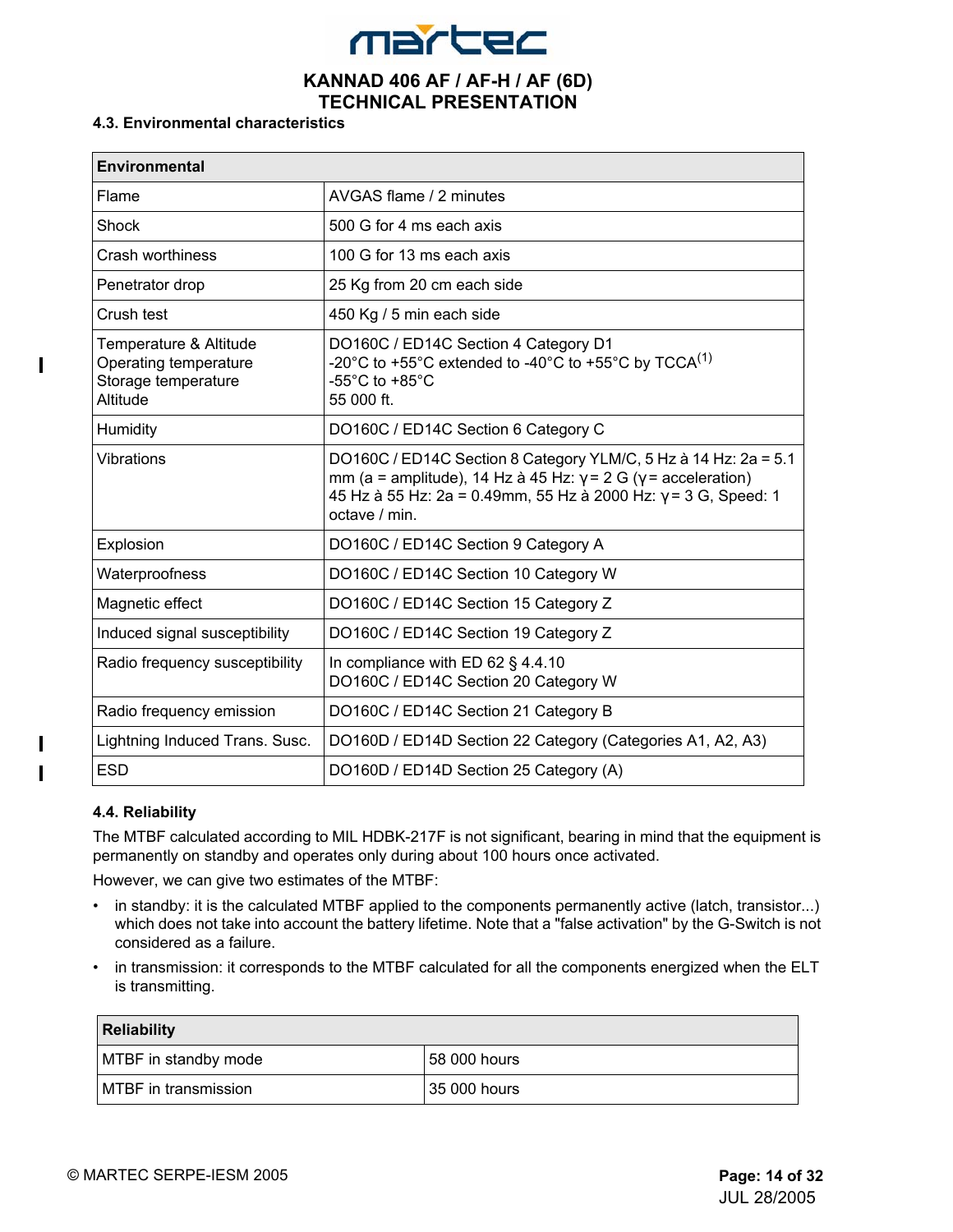

#### <span id="page-20-0"></span>**5. INTERFACES**

 $\blacksquare$ 

#### <span id="page-20-1"></span>**5.1. Controls and connectors**

The following elements are to be found on the KANNAD 406 AF, AF-H and AF (6D) front panels:

- (1) 3 position switch ON/OFF/ARM,
- (2) High intensity red light (LED),
- (3) J1: DIN 12 connector for connection to Remote Control Panel, CS144 Interface Module, dongle or programming equipment,
- (4) J2: BNC connector for the antenna.

The red light gives an indication on the working mode of the beacon:

- after the self test, short flashes indicate the self test failed, one long flash indicates that the self test is OK,
- 2 flashes per second during 121.5 / 243 transmission,
- long flash during 406 transmission.

An internal buzzer gives aural information on the working mode of the beacon:

- continuous beep during the self test procedure,
- 2 beeps per second during 121.5 / 243 transmission,
- silence during 406 transmission.
- NOTE: The operation of the remote control light (when connected) is identical to that of the ELT. The remote control buzzer (when connected) is continuous as soon as the ELT is activated and whatever the operating mode (self test, 121,5/243 transmission, 406 transmission).

Figure 8: Front Panel

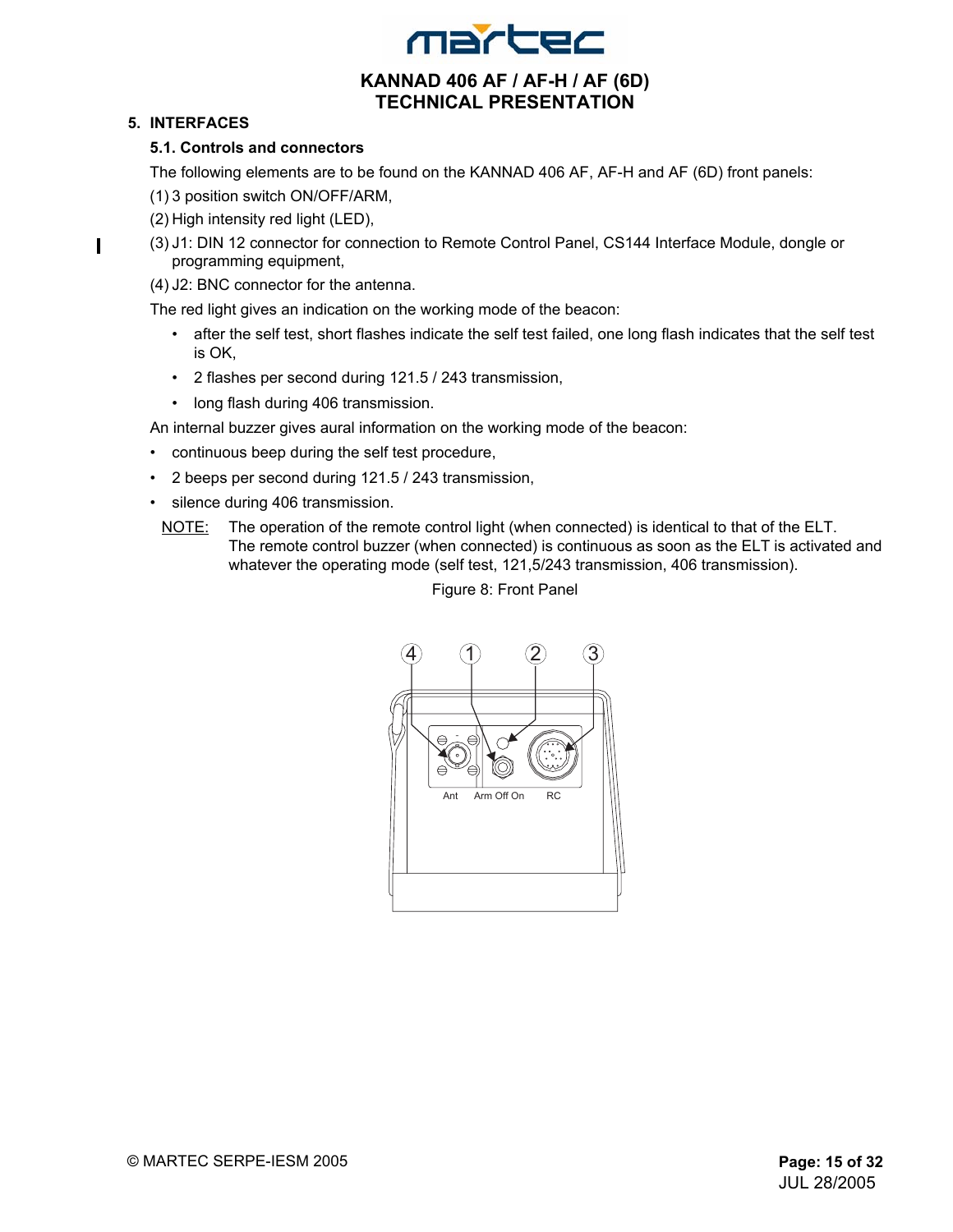

#### <span id="page-21-0"></span>**5.2. Electrical Interface**

The KANNAD 406 AF, AF-H and AF (6D) is a standalone system. There is no connection with the aircraft power buses.

When installed on board, the ELT has to be connected:

- to a Remote Control Panel via a DIN12 connector,
- to an outside antenna via a BNC connector.

The DIN12 connector is also used to connect a programming dongle or a programming and testing equipment.

#### <span id="page-21-1"></span>*5.2.1. J1*

This connector is dedicated for connection to the Remote Control Panel, to the Programming or Maintenance Dongles, to "long message" interface module and/or to the programming equipment (PR550).. The required wires are AWG24.

| Receptacle           |                             |                                                    |  |  |
|----------------------|-----------------------------|----------------------------------------------------|--|--|
| <b>Supplier</b>      | <b>Designation - P/N</b>    | <b>Remarks</b>                                     |  |  |
| Standard designation | DIN 45321 - FEMALE - 12 PTS |                                                    |  |  |
| SERPE-IESM           | KCI01009                    |                                                    |  |  |
| <b>BINDER</b>        | 680-4-09-0332-80-12         | see drawing referenced in 11.2.<br><b>Drawings</b> |  |  |

| Mating connector reference info |                                                  |                                                                       |  |  |
|---------------------------------|--------------------------------------------------|-----------------------------------------------------------------------|--|--|
| <b>Supplier</b>                 | <b>Designation - P/N</b>                         | <b>Remarks</b>                                                        |  |  |
|                                 | Standard designation   DIN 45321 - MALE - 12 PTS |                                                                       |  |  |
| <b>SERPE-IESM</b>               | S <sub>18</sub> 20 514-01                        | Programming Dongle (DIN 12 connector with<br>Serial Memory Module)    |  |  |
| <b>SERPE-IESM</b>               | S <sub>18</sub> 20 514-03                        | DIN 12 connector without Serial Memory<br>Module                      |  |  |
| <b>BINDER</b>                   | 680-1-09-0329-00-12                              | see drawing referenced in see drawing<br>referenced in 11.2. Drawings |  |  |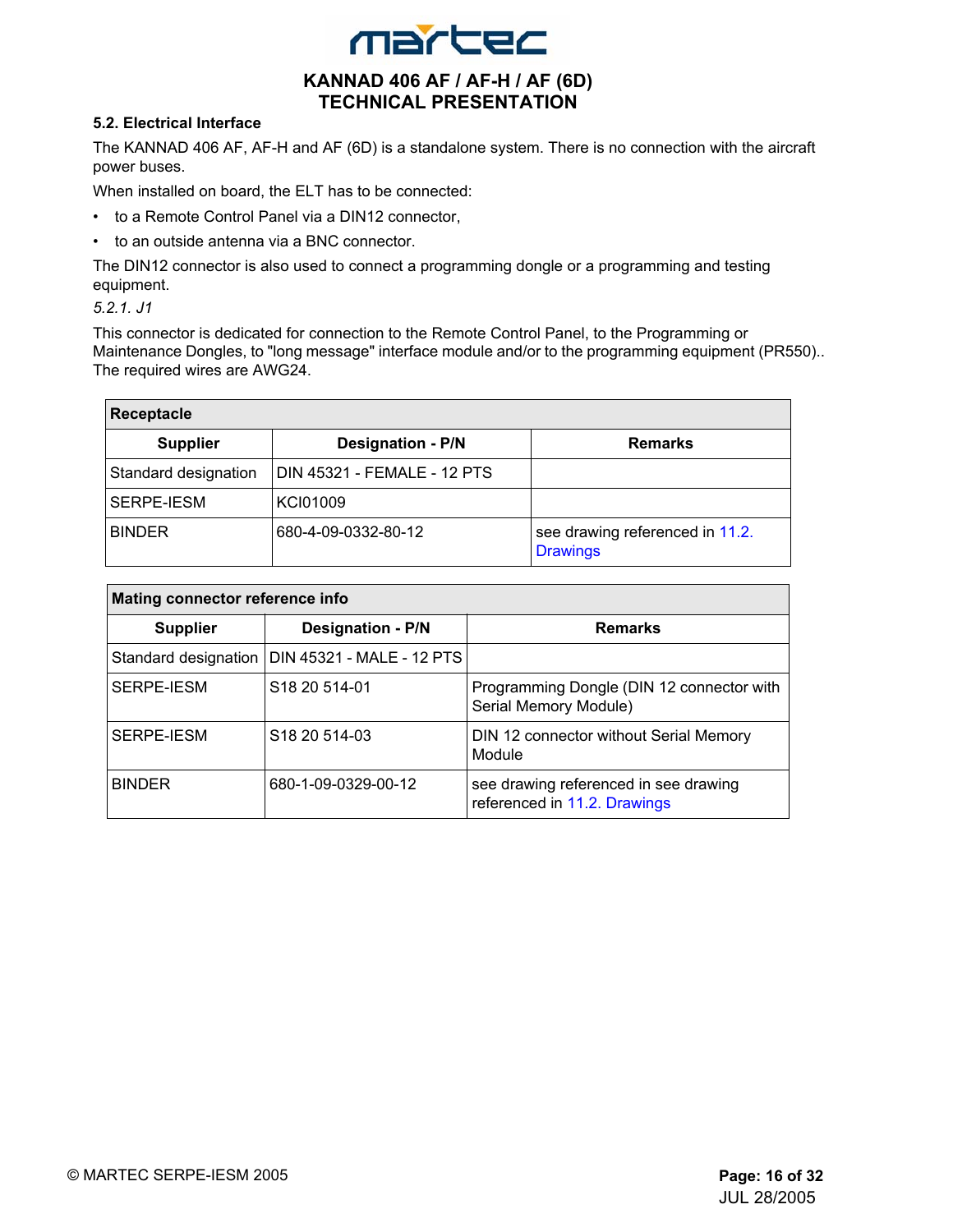

Table 1: J1 Pin-Out

| J <sub>1</sub>                                                  | <b>PIN</b> | <b>Signal Name</b>    | <b>Destination</b> | <b>Direction</b> |
|-----------------------------------------------------------------|------------|-----------------------|--------------------|------------------|
|                                                                 | $J1-A$     | <b>RCP TEST/RESET</b> | <b>RCP</b>         | IN               |
|                                                                 | $J1-B$     | DONGLE RX             | SMM / PGM          | IN               |
| Viewed from                                                     | $J1-C$     | <b>DONGLE CS</b>      | <b>SMM</b>         | <b>OUT</b>       |
| <b>Front Face</b>                                               | $J1-D$     | <b>DONGLE SK</b>      | <b>SMM</b>         | <b>OUT</b>       |
| 5<br>ਨੂੰ<br>$\mathcal{P}_{\circlearrowleft}$<br>H <sub>OM</sub> | $J1-E$     | DONGLE TX             | SMM / PGM          | <b>OUT</b>       |
| $\delta$<br>4<br>೧<br>898                                       | $J1-F$     | DONGLE ALE2P          | <b>SMM</b>         | OUT              |
|                                                                 | $J1-G$     | <b>RCP COMMON</b>     | <b>RCP</b>         | <b>OUT</b>       |
|                                                                 | $J1-H$     | <b>RCP BUZZER</b>     | $RCP(*)$           | <b>OUT</b>       |
|                                                                 | $J1-J$     | RCP LED               | <b>RCP</b>         | <b>OUT</b>       |
|                                                                 | $J1-K$     | <b>RCP ON</b>         | <b>RCP</b>         | IN               |
|                                                                 | $J1-L$     | DONGLE GND            | SMM / PGM          | OUT              |
|                                                                 | $J1-M$     | N/C                   |                    |                  |

#### RCP : Remote Control Panel

SMM : Serial Memory Module (Dongle or GPS interface)

PGM : programming and testing equipment

N/C : not connected

(\*) This wire is not used with some versions of Remote Control Panels. For precise information, refer to Remote Control Panel technical description.

#### **Short-Circuit Protection (SCP):**

In order to prevent any accidental reset of the beacon, the KANNAD 406 AF, AF-H and AF (6D) use an exclusive and patented "Short Circuit Protection" system. No combination of short circuits between the Remote Control Panel wiring and airframe will inhibit the ELT from being automatically activated or from reset once activated. This function is of utmost importance as the bundle might be damaged in the event of a crash.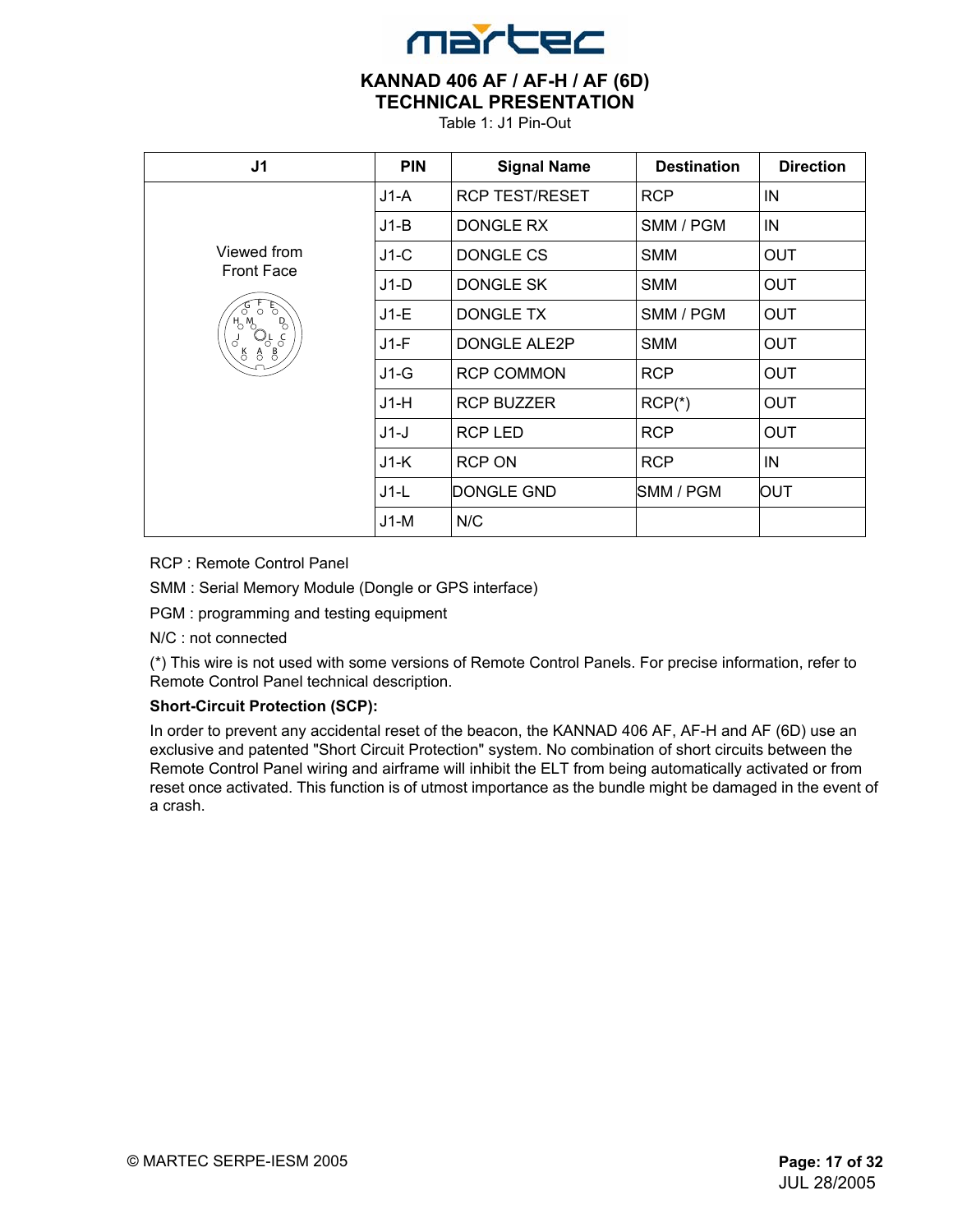

#### <span id="page-23-0"></span>*5.2.2. J2*

Connector J2 is used to connect the outside antenna through a 50  $\Omega$  coaxial cable.

IMPORTANT: The length of the coaxial cable should not exceed 2 meters (6 ft) for a standard RG58 or equivalent coaxial cable. If the distance between the transmitter and the outside antenna exceeds 2 meters, a special low loss cable should be used to keep attenuation less than 1 dB.

| Receptacle           |                          |                               |  |
|----------------------|--------------------------|-------------------------------|--|
| <b>Supplier</b>      | <b>Designation - P/N</b> | <b>Remarks</b>                |  |
| Standard designation | <b>BNC FEMALE</b>        | Waterproof                    |  |
| SERPE-IESM           | KCC02031                 |                               |  |
| RADIALL              | R <sub>141254</sub>      | see drawing referenced in §11 |  |

| Mating connector reference info |                          |                |  |  |
|---------------------------------|--------------------------|----------------|--|--|
| <b>Supplier</b>                 | <b>Designation - P/N</b> | <b>Remarks</b> |  |  |
| Standard designation            | <b>BNC MALE PLUG</b>     | Waterproof     |  |  |
| SERPE-IESM                      | <b>KCC00040</b>          |                |  |  |
| <b>RADIALL</b>                  | R141007                  |                |  |  |

| <b>Pin-out</b> |                    |                    |                  |
|----------------|--------------------|--------------------|------------------|
| <b>PIN</b>     | <b>Signal Name</b> | <b>Destination</b> | <b>Direction</b> |
| l J2           | RF OUT             | <b>ANTENNA</b>     | .OUT             |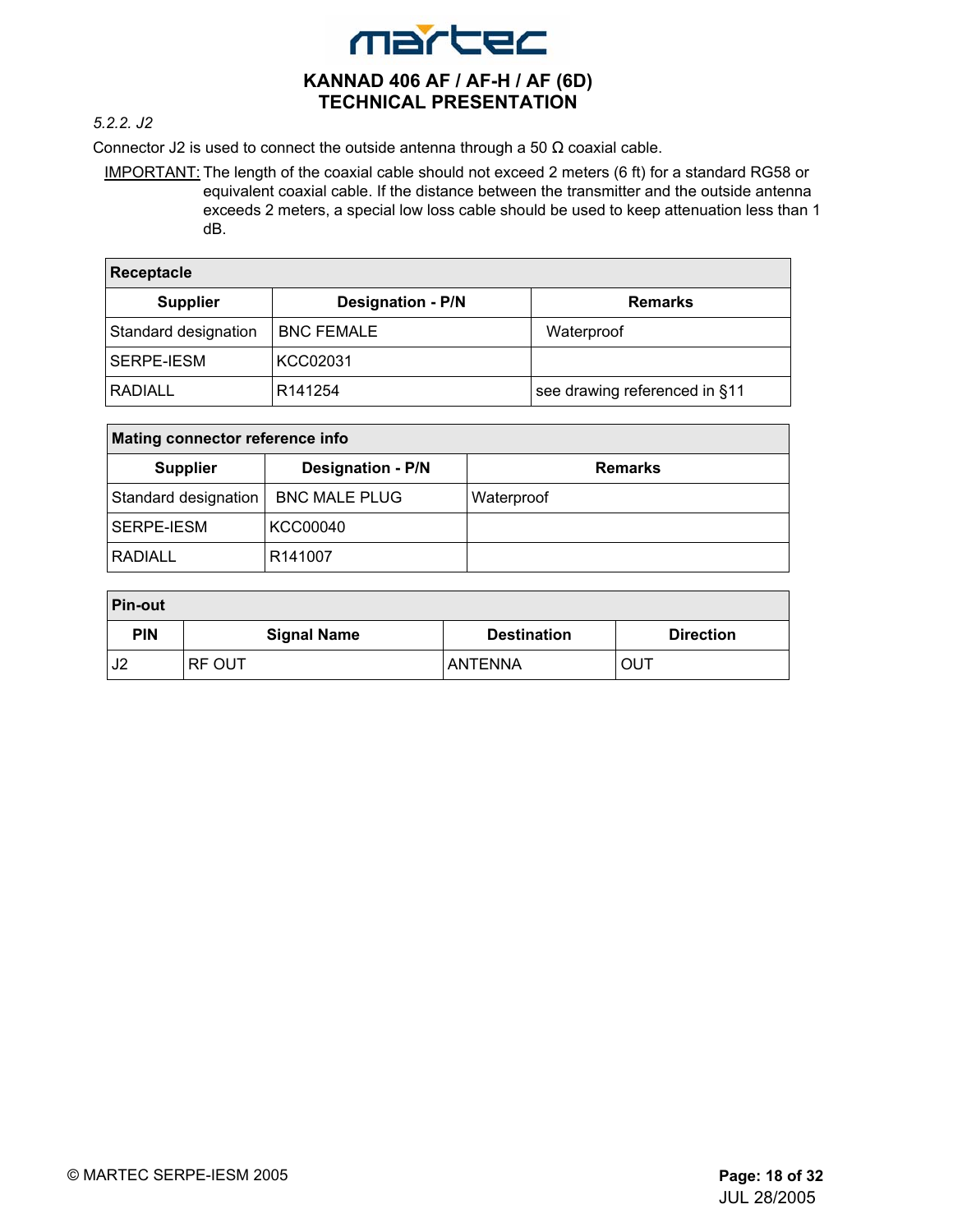

## **TECHNICAL PRESENTATION**

## <span id="page-24-0"></span>**6. INSTALLATION AND ACCEPTANCE TEST PROCEDURE**

#### <span id="page-24-1"></span>**6.1. Installation**

<span id="page-24-2"></span>*6.1.1. Bracket*

 $\blacksquare$ 

The KANNAD 406 AF, AF-H and AF (6D) are installed on board the aircraft on a mounting bracket (P/N S1820511-01).

A Velcro strap enables to tighten the ELT.

The mounting bracket is screwed to the aircraft structure with 4 x TH M5 screws, 8 washers and 4 nylstop nuts.

The bracket is qualified to hold the ELT during 500 G shocks for 4 ms. Any modification in the mounting invalidates the JTSO and TSO qualification and requires new certification of the installation.



Figure 9: bracket installation

#### **IMPORTANT: For KANNAD 406 AF, [Refer to 6.1.3. KANNAD 406 AF installation](#page-25-0). For KANNAD 406 AF-H, [Refer to 6.1.4. KANNAD 406 AF-H installation](#page-25-1). For KANNAD 406 AF (6D), [Refer to 6.1.5. KANNAD 406 AF \(6D\) installation](#page-26-0).**

#### <span id="page-24-3"></span>*6.1.2. Installation recommendations*

"The location of the ELT shall be chosen to minimize the potential for inadvertent activation, damage by impact, fire and contact by passengers or baggage" (RTCA DO-183)

"The ELT must be attached to the aircraft in such a manner that the probability of damage to the transmitter in the event of a crash impact is minimized." (FAR 91.207)

"The ELT shall be mounted to primary aircraft load-carrying structures such as trusses, bulkheads, longerons, spars, or floor beams (not aircraft skin). The mounts shall have a maximum static local deflection no greater than 2.5 mm (0.1 inch) when a force of 450 Newton (100 lbf) is applied to the mount in the most flexible direction. Deflection measurements shall be made with reference to another part of the airframe not less than 0.3 meters (1 foot) nor more than 1.0 meter (3 feet) from the mounting location)." (RTCA-DO183)

The precise location of the ELT on board is to be determined according to the aircraft manufacturer's instructions.

The ELT control panel should be easily accessible to connect the outside antenna and the remote control panel and to check the ELT good operation (controls and lights).

If no remote control panel is installed, "ELT controls and displays installed for in-flight use shall be readily accessible from the pilot's normal seated position. The pilot shall have an unobstructed view of displayed data when in the normal seated position." (RTCA DO-183).

The ELT shall not be installed at less than 60 cm (2 ft) of a compass or flux gate.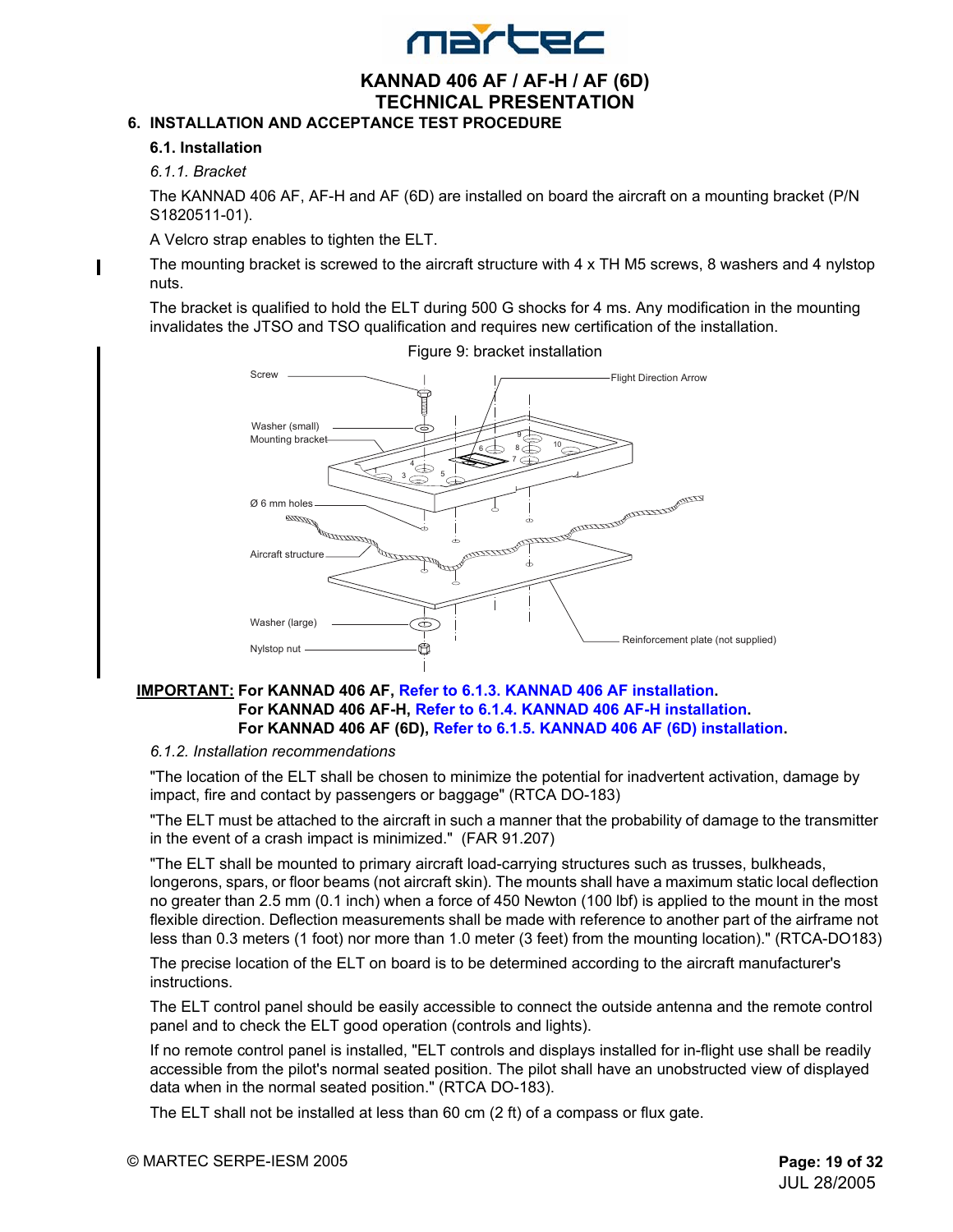

## **TECHNICAL PRESENTATION**

#### <span id="page-25-0"></span>*6.1.3. KANNAD 406 AF installation*

#### **The KANNAD 406 AF can be installed on board fixed wings aircraft or helicopters.**

Figure 10: KANNAD 406 AF installation



#### **Fixed wings:**

The G-Switch sensor axis shall be pointed to sense the primary crash pulse along the longitudinal axis of the aircraft (with maximum tolerance of 15°). Consequently, the KANNAD 406-AF shall be mounted with the arrow of the "Direction of Flight" label pointed towards the front of the aircraft,

#### **Helicopters:**

The KANNAD 406 AF can be installed in its standard version on helicopter. The ELT unit should be mounted:

- with the front face connectors pointing downwards at a 45° angle to the yaw axis;
- **and** with "Direction of Flight" arrow towards the front of the helicopter.
- <span id="page-25-1"></span>*6.1.4. KANNAD 406 AF-H installation*

#### **Important: The KANNAD 406 AF-H is designed to be installed on board helicopters only.**

Figure 11: KANNAD 406 AF-H installation



The "Direction of Flight " arrow shall point towards the front or the bottom of the helicopter (and not pointing 45° downwards):

- If the KANNAD 406 AF-H is installed with the "Direction of Flight " arrow pointing towards the front of the helicopter, the ELT shall be mounted with the upper side pointing towards the top of the helicopter.
- If the KANNAD 406 AF-H is installed with the "Direction of Flight " arrow pointing towards the bottom of the helicopter, the ELT shall be installed with the lower side pointing towards the front of the helicopter.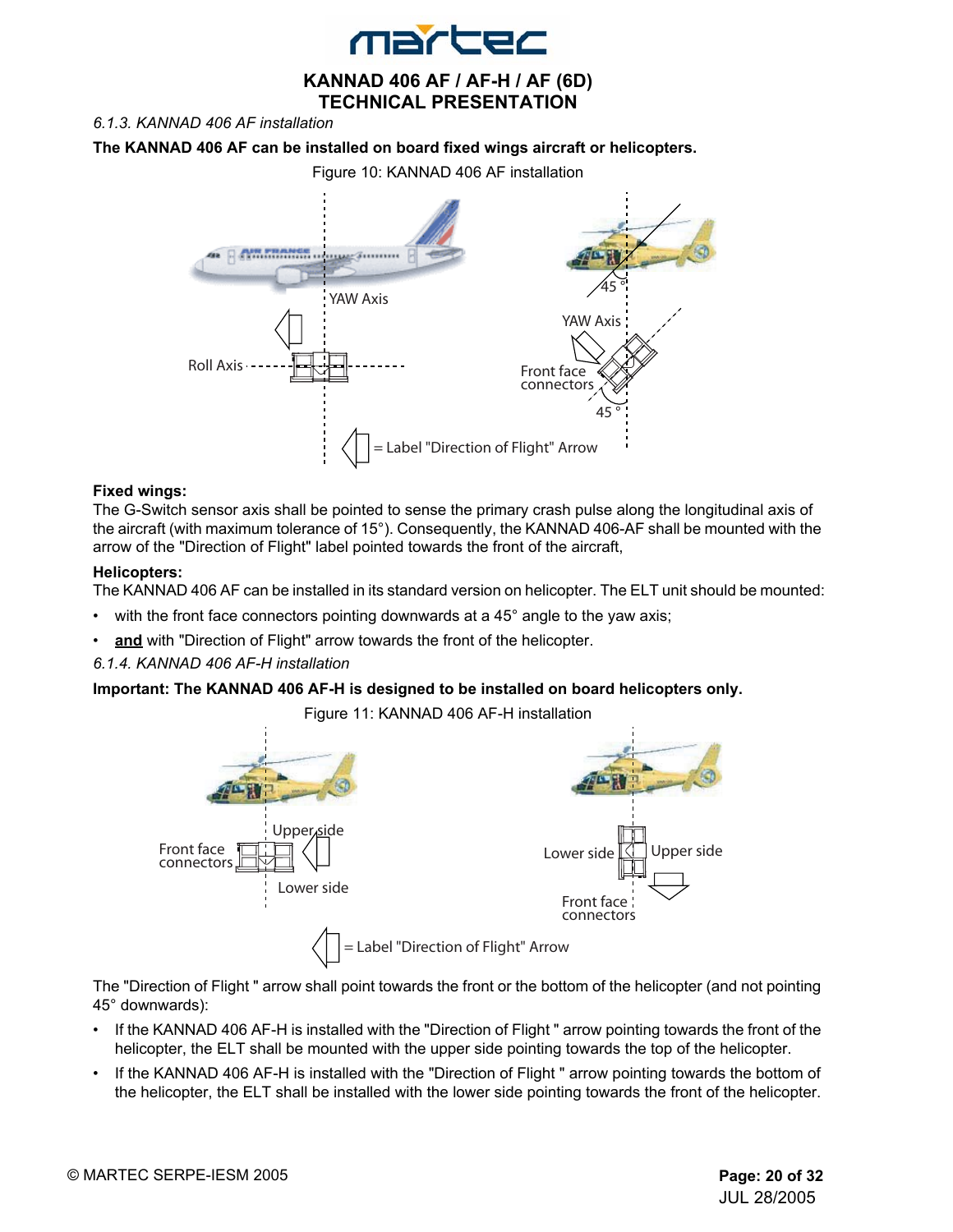

## **TECHNICAL PRESENTATION**

<span id="page-26-0"></span>*6.1.5. KANNAD 406 AF (6D) installation*

**The KANNAD 406 AF (6D) can be installed on board fixed wings aircraft or helicopters.**

Figure 12: KANNAD 406 AF (6D) installation



For fixed wings aircraft and helicopters, the KANNAD 406 AF (6D) shall be mounted in roll or pitch plane, either parallel or perpendicular to the aircraft flight direction.

#### <span id="page-26-1"></span>**6.2. Acceptance Test Procedure**

Perform the following test:

- (1) ELT operational tests,
- (2) RCP operational tests,
- (3) 406 and 121 MHz transmission tests (optional).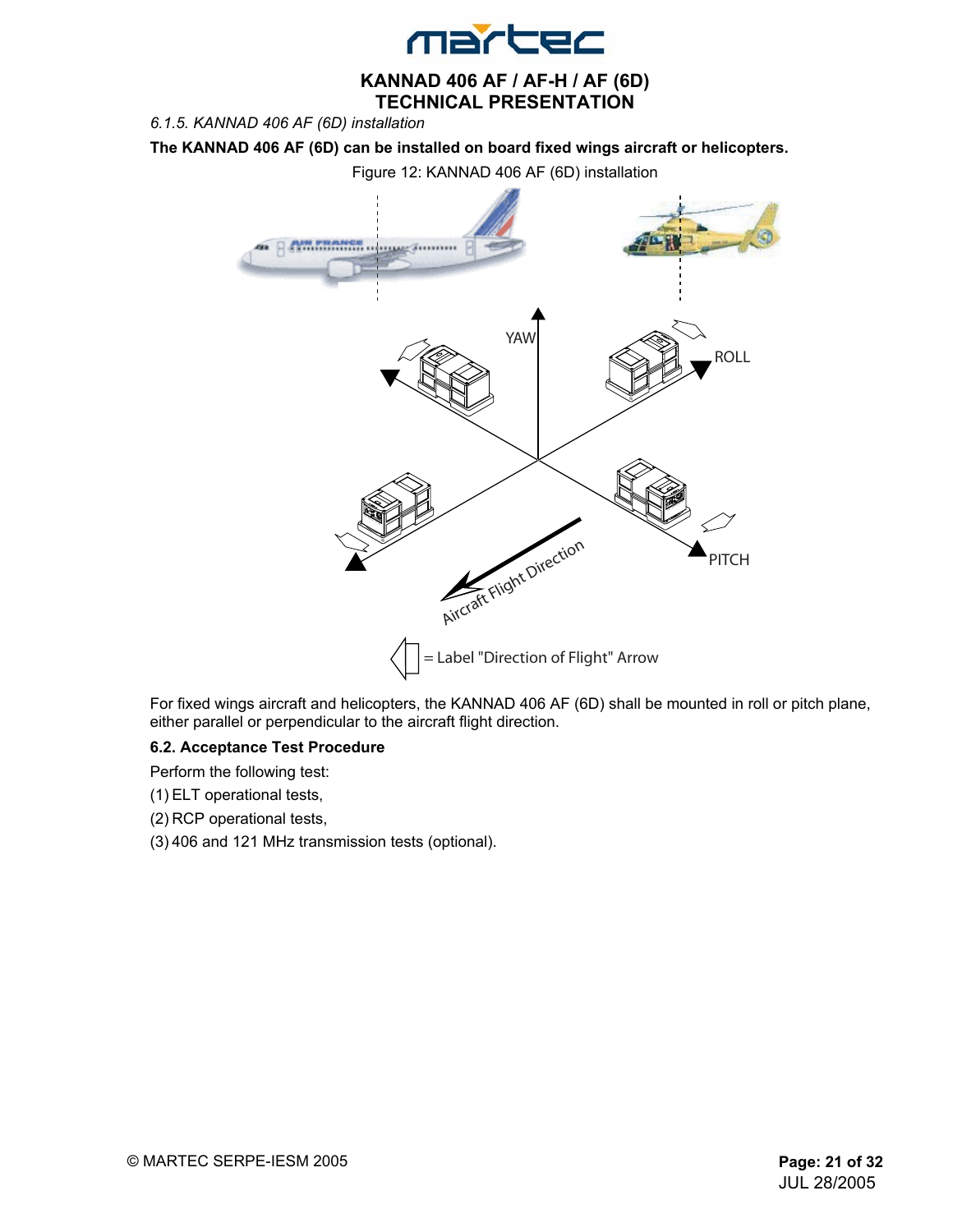

#### <span id="page-27-0"></span>*6.2.1. ELT operational tests*

- 6.2.1.1. Installation without programming dongle:
- Connect DIN12 to J1 and outside antenna to J2,
- Switch the ELT from OFF to ARM,
- Check that the Self-Test result is OK (one long flash).
- 6.2.1.2. Installation with "Programming Dongle":
- Connect the outside antenna to J2,
- Switch the ELT from OFF to ARM,
- Check that the Self-Test fails (3+4 flashes).
- If not, connect a maintenance dongle to J1:
	- Switch the ELT from OFF to ARM,
	- Check that the Self-Test fails (3+4 flashes),
	- Remove the maintenance dongle from J1.
- Connect the "Programming Dongle" to J1
- Switch the ELT from OFF to ARM: the buzzer operates during the whole self-test procedure, after a few seconds the LED displays the result.
- Check that the Self-Test result is OK (one long flash).

#### <span id="page-27-1"></span>*6.2.2. RCP operational tests*

Check correct operation of RCP LED and external buzzer by switching ELT and RCP as described in the sequential procedure hereunder (with ELT switch in position "ARM").

| <b>Sequence</b> | <b>RCP Switch</b>                          | <b>Result</b>                                                                                                                                   |
|-----------------|--------------------------------------------|-------------------------------------------------------------------------------------------------------------------------------------------------|
| 1               | TEST/RESET then back<br>to ARMED (neutral) | Self-test: ELT and RCP LEDs flashing + uninterrupted buzzer<br>activation (max. duration 5 seconds).                                            |
| 2               | ON <sup>(1)</sup>                          | ELT transmission: ELT and RCP LEDs flashing + uninterrupted<br>buzzer activation.<br><b>IMPORTANT: do not operate for more than 50 seconds.</b> |
| 3               | ARMED (neutral)                            | ELT transmission goes on.                                                                                                                       |
| 4               | TEST/RESET then back<br>to ARMED (neutral) | ELT transmission stops.                                                                                                                         |

#### Table 2: RCP LED and buzzer operation

**IMPORTANT: (1) before switching the RCP to ON, wait for the end of the self-test.**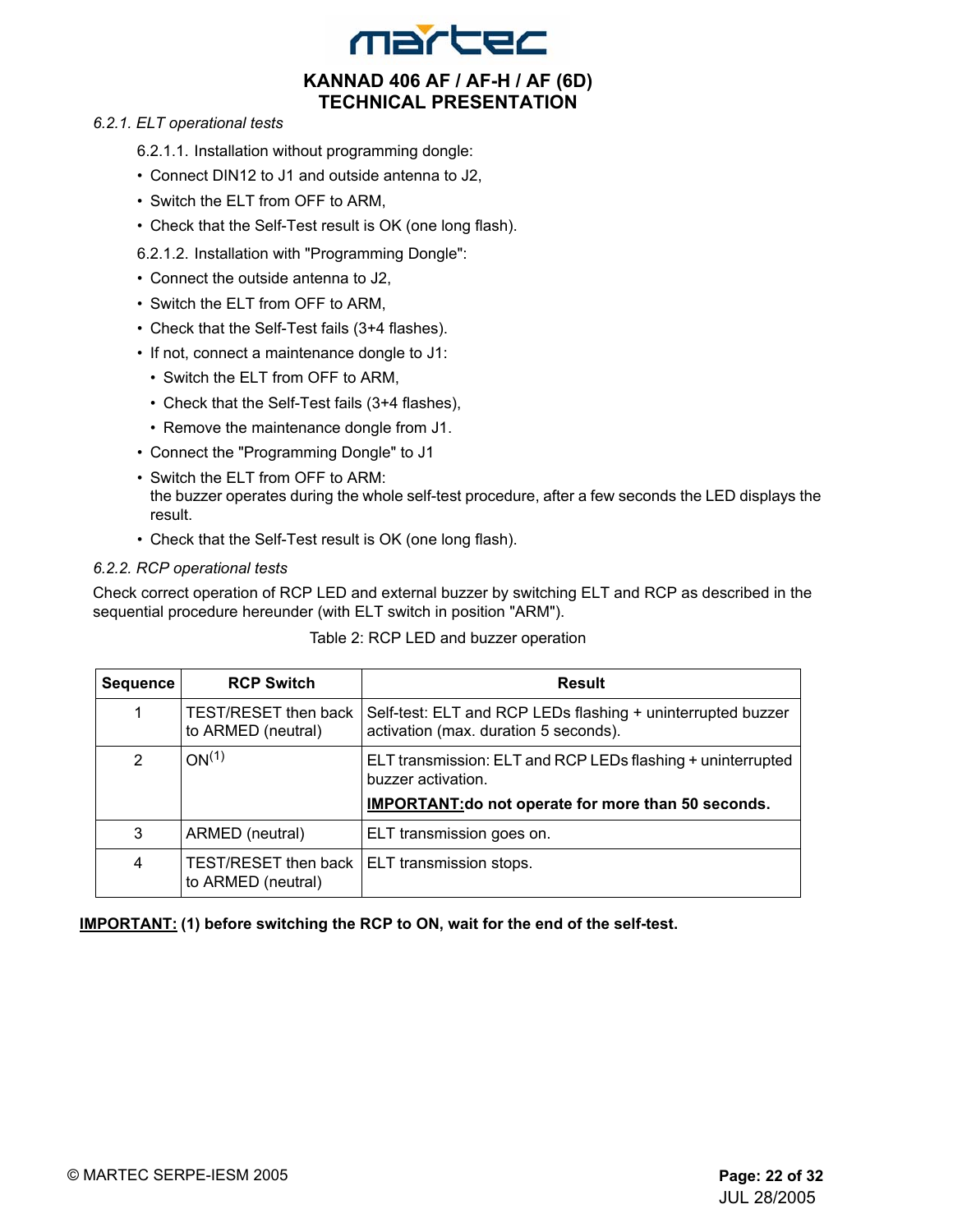

#### <span id="page-28-0"></span>*6.2.3. 406 and 121 MHz transmission tests*

NOTE: These tests are optional.

 $\mathbf I$ 

 $\blacksquare$ 

6.2.3.1. 406 MHz transmission test

- This test must be carried out with a COSPAS-SARSAT decoder.
- Perform self-test (Press RESET and TEST on the RCP or switch ELT from OFF to ARM).
- Check with the COSPAS-SARSAT decoder that, *except for the 5th and the 6th digits*, the decoded message is identical to the programmed message.
	- NOTE: The message transmitted during self-test sequence always begins with FF FE *D0* whereas a "real" message begins with FF FE *2F*. Example of message programmed in ELTas sent during self-test sequence: *FF FE 2F 53 C3 24 97 38 0B A6 0F D0 F5 20* Example of same message decoded by SARTECH ARG5410: *FF FE D0 53 C3 24 97 38 0B A6 0F D0 F5 20*
	- 6.2.3.2. 121 MHz transmission test

#### **IMPORTANT: this test must only be carried out between H and H+5 minutes. Do not exceed 30 seconds of transmission.**

This test must be carried out with a VHF receiver.

- Tune VHF receiver to 121.5 MHz,
- Start transmission:
	- either on ELT: ON position,
	- or on the RCP: ON position (the ELT shall be in ARM position),
- Listen to the 121.5 MHz "sweep tone",
- Stop transmission:
	- either on ELT: OFF or ARM position,
	- or on the Remote Control Panel: press TEST and RESET (the ELT shall be in ARM position).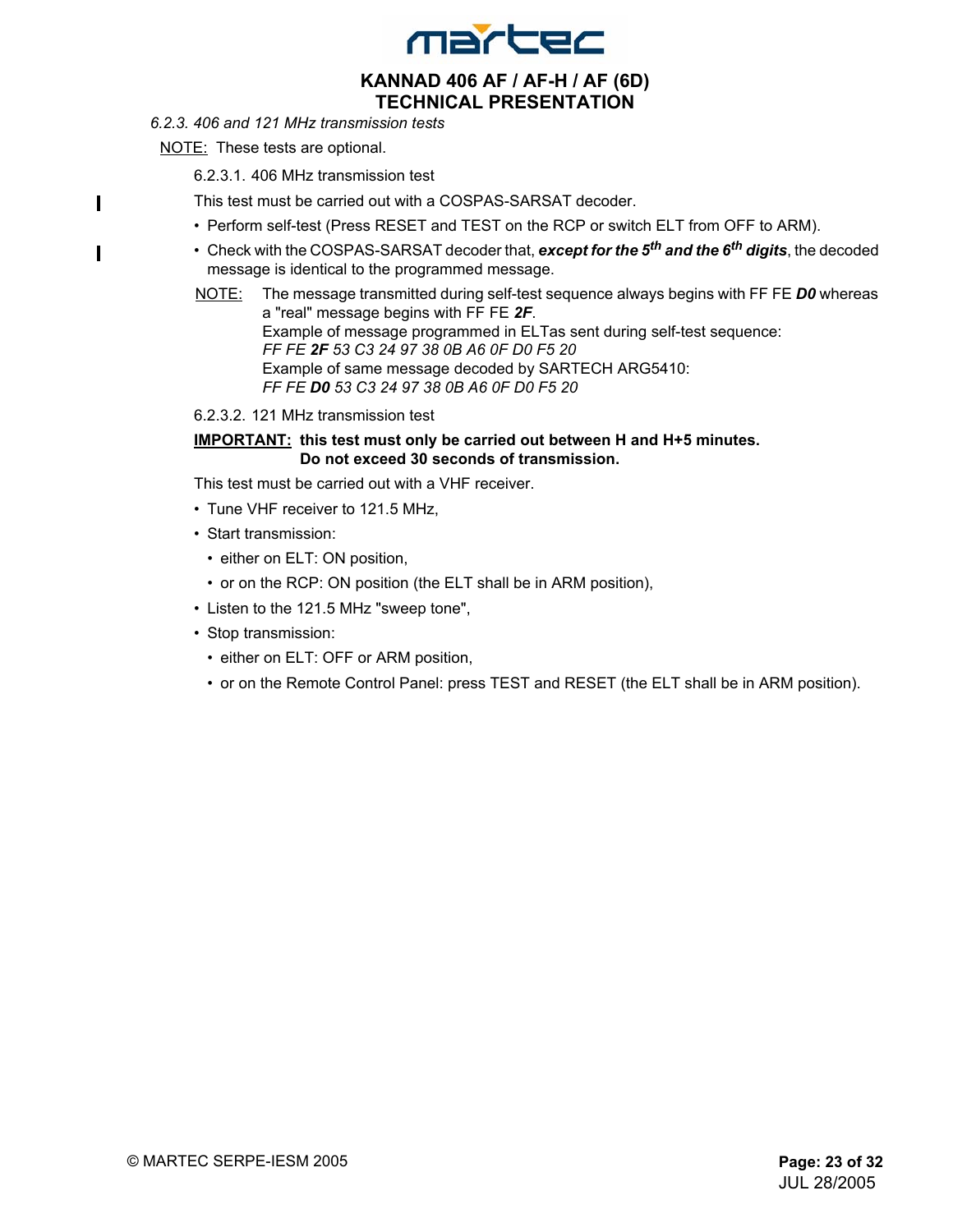

## <span id="page-29-0"></span>**7. COMPATIBILITY**

<span id="page-29-1"></span>**7.1. Compatibility list**

| <b>Remote control panels</b> | P/N         | <b>Supplier</b>   |
|------------------------------|-------------|-------------------|
| <b>RC100 (Kit)</b>           | S1820513-03 | SERPE-IESM        |
| <b>RC110 (Kit)</b>           | S1820513-06 | SERPE-IESM        |
| <b>RC150 (Kit)</b>           | S1820513-07 | <b>SERPE-IESM</b> |
| <b>RC160 (Kit)</b>           | S1820513-08 | <b>SERPE-IESM</b> |
| RC200                        | S1820513-11 | <b>SERPE-IESM</b> |
| RC200-NVG                    | S1820513-14 | SERPE-IESM        |
| RC300                        | S1820513-09 | <b>SERPE-IESM</b> |
| <b>RC300-NVG</b>             | S1820513-10 | <b>SERPE-IESM</b> |
| RC400                        | S1820513-05 | <b>SERPE-IESM</b> |
| RC500-320                    | S1820513-02 | <b>SERPE-IESM</b> |
| RC600-NVG (Y)                | S1820513-12 | <b>SERPE-IESM</b> |
| RC600-NVG (W)                | S1820513-13 | <b>SERPE-IESM</b> |

| <b>ELT - RCP Connectors</b>    | P/N         | <b>Supplier</b>    |
|--------------------------------|-------------|--------------------|
| PROGRAMMING DONGLE             | S1820514-01 | <b>SERPE-IESM</b>  |
| PROGRAMMING DONGLE A320        | S1820514-04 | <b>ISERPE-IESM</b> |
| PROGRAMMING DONGLE A330 A340   | S1820514-05 | <b>ISERPE-IESM</b> |
| MAINTENANCE DONGLE             | S1820514-02 | <b>ISERPE-IESM</b> |
| DIN 12 CONNECTOR (without SMM) | S1820514-03 | <b>ISERPE-IESM</b> |

| Interface modules for long message | P/N                      | <b>Supplier</b> |
|------------------------------------|--------------------------|-----------------|
| CS144-RS                           | S1825501-01 SERPE-IESM   |                 |
| ICS144-A                           | S1825501-02   SERPE-IESM |                 |

| <b>Antennas</b>                        | P/N     | <b>Supplier</b>       |
|----------------------------------------|---------|-----------------------|
| ANT <sub>100</sub> (auxiliary antenna) | 0124206 | SERPE-IESM            |
| ANT110 (auxiliary antenna)             | 0124194 | SERPE-IESM            |
| ANT300 (rod antenna)                   | 0124220 | <b>CHELTON</b>        |
| ANT400 (rod antenna)                   | 0139767 | <b>DAYTON GRANGER</b> |
| ANT600 (blade antenna)                 | 0124221 | <b>CHELTON</b>        |
| ANT650 (blade antenna)                 | 0124251 | <b>CHELTON</b>        |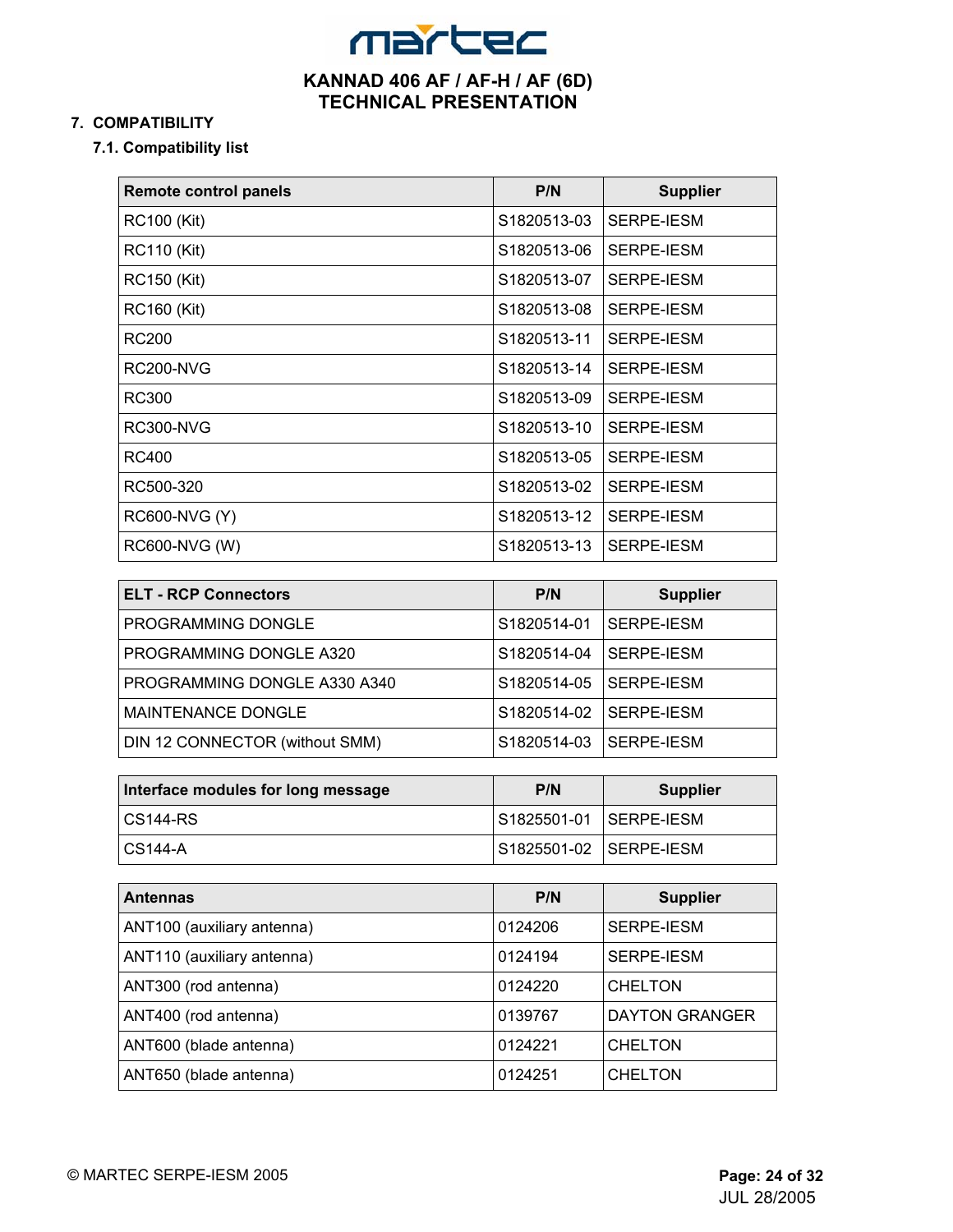

| Programming and testing equipment | P/N                    | <b>Supplier</b> |
|-----------------------------------|------------------------|-----------------|
| <b>PR550</b>                      | S7025501               | SERPE-IESM      |
| COSPAS-SARSAT DECODER             | ARG 5410 or equivalent | I SARTECH       |

#### <span id="page-30-0"></span>**7.2. Evolutions**

 $\blacksquare$ 

List of Equipment Change Sheets (ECS or FEE), description of modifications, date and references.

| <b>Type</b> | P/N         | Amdt | <b>Description of modification</b>                     | <b>Date</b>        | Ref.     |
|-------------|-------------|------|--------------------------------------------------------|--------------------|----------|
| 406 AF      | S1821502-02 | A    | First issue                                            |                    |          |
|             |             | B    | First stage of 406 MHz amplifying chain                | JAN 07/2001        | 2001-011 |
|             |             | C    | Second stage of 406 MHz amplifying<br>chain            | <b>JUN 05/2001</b> | 2001-023 |
|             |             | D    | <b>ELT</b> activation circuit                          | MAR 19/2003        | 2003-009 |
|             |             | E    | External buzzer commands (reduction<br>of consumption) | NOV 11/2003        | 2003-020 |
|             |             | F    | DIN12 pins isolation                                   | DEC 23/2003        | 2003-031 |
|             |             |      |                                                        |                    |          |
| 406 AF-H    | S1822502-02 | A    | First issue                                            |                    |          |
|             |             | B    | First stage of 406 MHz amplifying chain                | JAN 07/2001        | 2001-012 |
|             |             | C    | Second stage of 406 MHz amplifying<br>chain            | <b>JUN 05/2001</b> | 2001-024 |
|             |             | D    | <b>ELT</b> activation circuit                          | MAR 19/2003        | 2003-010 |
|             |             | E    | External buzzer commands (reduction<br>of consumption) | NOV 11/2003        | 2003-021 |
|             |             | F    | DIN12 pins isolation                                   | DEC 23/2003        | 2003-033 |
|             |             |      |                                                        |                    |          |
| 406 AF (6D) | S1821502-06 | A    | Add of 5 G-Switch on 406 AF PCB                        | MAR 03/2004        | 2004-03  |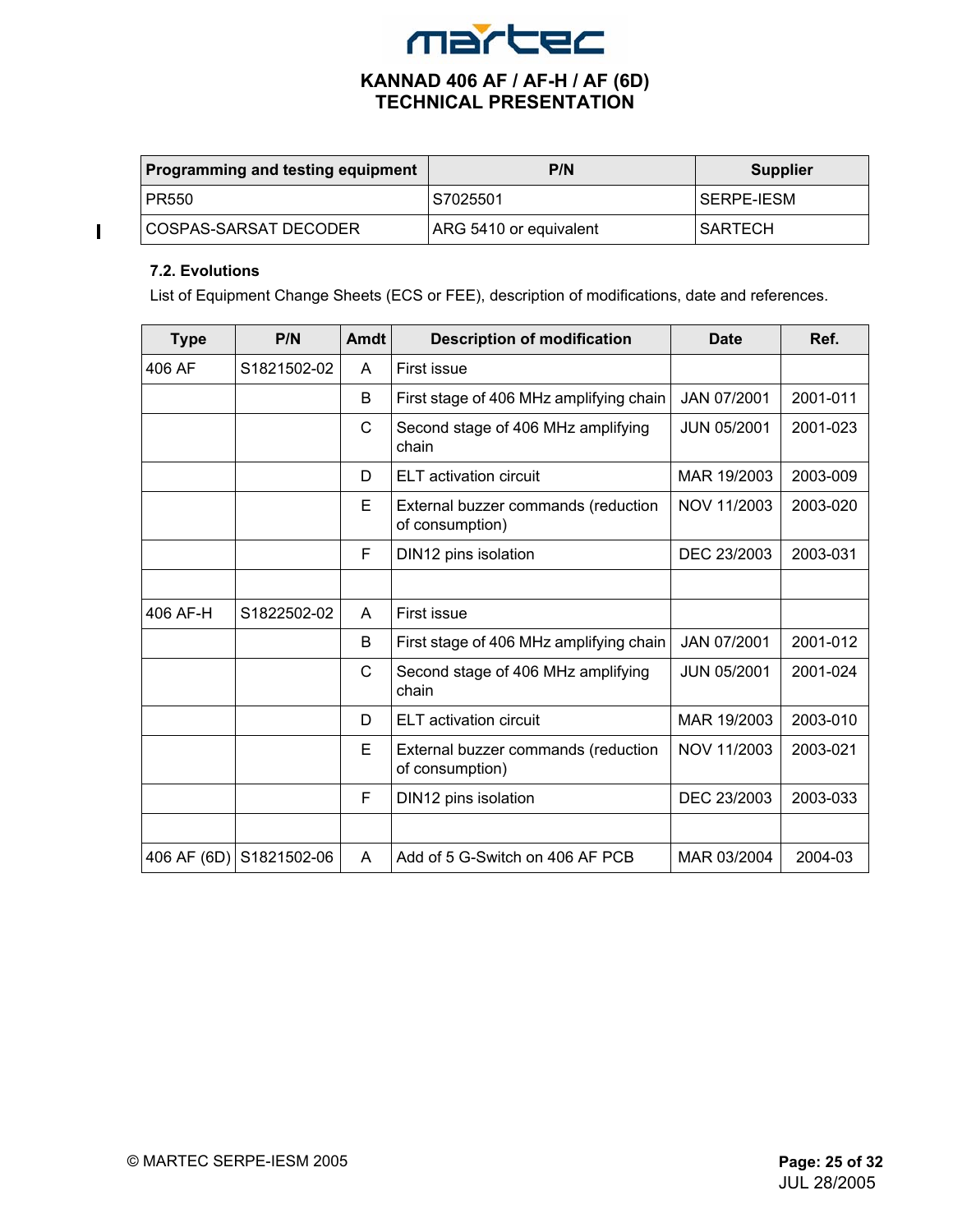

#### <span id="page-31-0"></span>**8. QUALIFICATION**

#### <span id="page-31-1"></span>**8.1. Approvals**

The KANNAD 406 AF, AF-H and AF (6D) transmitters are approved by COSPAS-SARSAT to ensure compatibility with the satellite system (reference to COSPAS-SARSAT type approval in §11.3).

The KANNAD 406 AF (6D) is qualified as an evolution of KANNAD 406 AF (FEE).

Airworthiness approval was granted by DGAC (French notified Airworthiness Authorities) which is also the notified body for evolutions on previously approved equipment.

Application for recognition of JTSO approval done according to carriage requirement regulation. Paragraph [11.3. Qualification certificates](#page-37-3) lists KANNAD 406 AF, AF-H and AF (6D) approval certificates to date.

TSO-C91a and TSO-C126 are granted on the same part-number with a deviation for the G-switch activation curve. This means that an aircraft equipped with this ELT can change country of registration without having to replace the ELT already installed.

#### <span id="page-31-2"></span>**8.2. Test reports**

The table hereunder gives references to the test reports carried out with the KANNAD 406 AF, AF-H and AF (6D).

| <b>Index</b> | Laboratory        | <b>Date</b>           | Ref.                       | <b>Title</b>                                                                                                                                                                       |
|--------------|-------------------|-----------------------|----------------------------|------------------------------------------------------------------------------------------------------------------------------------------------------------------------------------|
| A            | <b>SERPE-IESM</b> | 03/07/1998            |                            | Bilan des essais de certification ED62 de la<br>balise KANNAD 406 AP (Emission 121.5/243,<br>Autonomie, Susceptibilité aux fréquences radio,<br>Haute température, Imperméabilité) |
| B            | SERPE-IESM        | 10/09/1998            |                            | Bilan des essais de certification ED62 des<br>balises KANNAD 406 AP/AF/AF-H&121AF<br>(Flamme, influence magnétique, pénétration, G-<br>Switch à 45°)                               |
| $\mathsf{C}$ | CGI               | June 1998             |                            | Tests de résistance à la compression                                                                                                                                               |
| D            | <b>EMITECH</b>    | 16/07/1998            | RM98-10288                 | Rapports d'essais CEM                                                                                                                                                              |
| E            | <b>LET</b>        |                       | 07/07/1998   E984600116    | Rayonnement 121,5 and 243 MHz                                                                                                                                                      |
| F            | <b>INTESPACE</b>  | 20/07/1998 M1262.MT   |                            | Test report of 406 MHz distress beacon                                                                                                                                             |
| G            | SERPE-IESM        | 30/06/1998            |                            | Electrical test for an alternative battery approval                                                                                                                                |
| H            | <b>CEPr</b>       |                       | 29/07/1998 3601 - RE98     | Rapport d'essais mécaniques et climatiques                                                                                                                                         |
| $\mathbf{I}$ | SERPE-IESM        | 30/09/1998   DOC98181 |                            | Essais d'intermodulation par couplage Direct                                                                                                                                       |
| J            | SERPE-IESM        | 01/02/1999            | DOC/ESSAIS AP/<br>010299   | Essais complémentaires - KANNAD 406 AP et<br>variantes                                                                                                                             |
| <b>AC</b>    | SERPE-IESM        | 05/01/00              | D99265                     | Mesure des caractéristiques de l'émetteur<br>COSPAS-SARSAT I286 à -40°C                                                                                                            |
| BO           | <b>CEAT</b>       | 10/12/2003            | S-03/3020167               | ELT KANNAD 406 AF JAR/FAR 25.853<br>compliance                                                                                                                                     |
| <b>BU</b>    | <b>EMITECH</b>    |                       | 28/04/2005   RM-05-10339-2 | <b>Electrostatic Discharges</b>                                                                                                                                                    |
| <b>BV</b>    | <b>EMITECH</b>    |                       | 28/04/2005   RM-05-10339-1 | Lightning transient induced susceptibility                                                                                                                                         |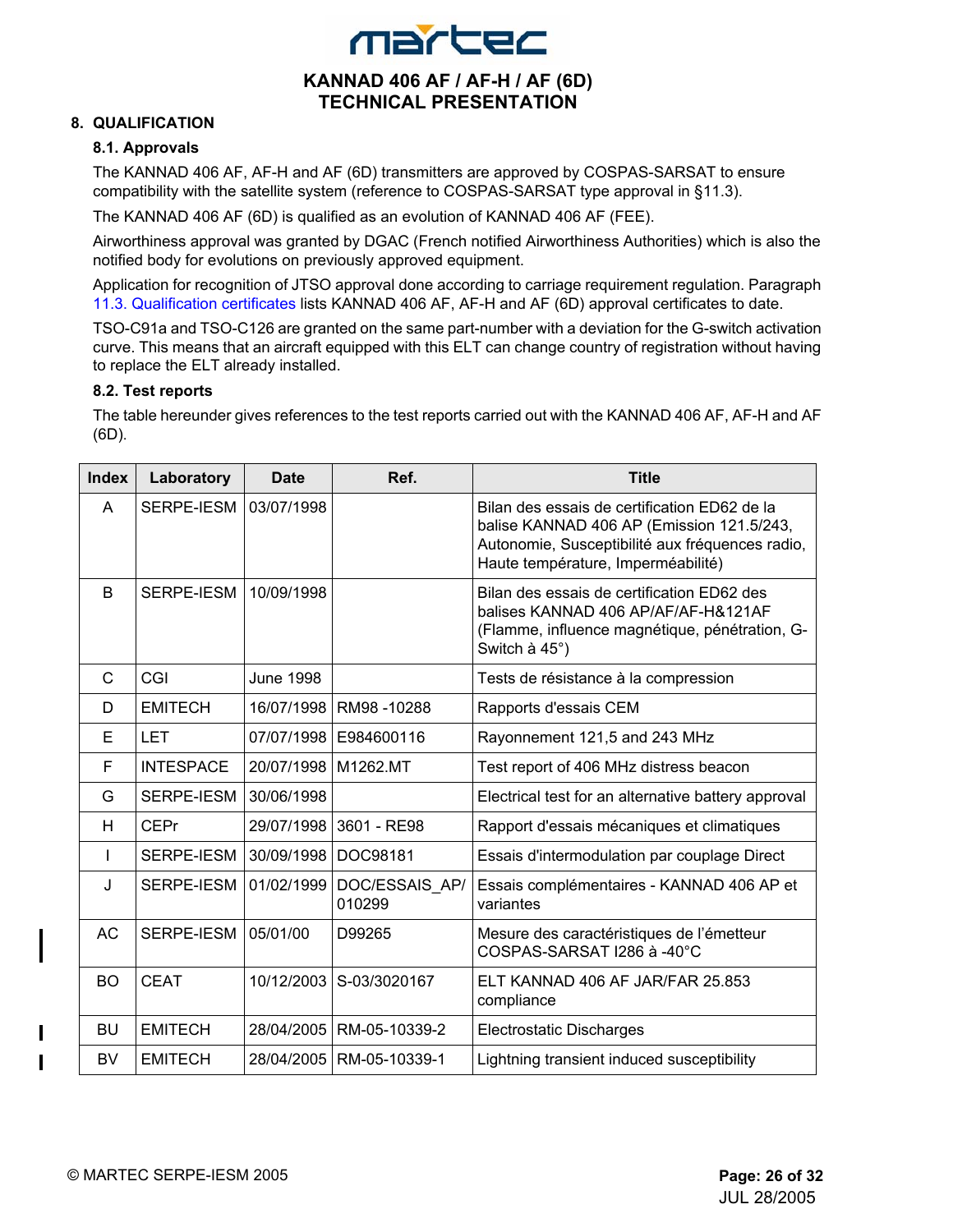

#### <span id="page-32-0"></span>**8.3. Qualification tests**

| 121.5/243 MHz TRANSMITTER                | <b>DO 183</b> | <b>DO 204</b> | <b>ED62</b> | <b>Test Report Index</b> |
|------------------------------------------|---------------|---------------|-------------|--------------------------|
| Operating life                           | $§$ 2.2.1     |               | § 3.1.6     | F/G                      |
| Operating frequencies                    | $§$ 2.2.2.1   |               | § 3.1.1     | A/U                      |
| <b>Modulation characteristics</b>        | $§$ 2.2.2.2   |               | § 3.1.2     | A                        |
| Modulation duty cycle                    | $§$ 2.2.2.3   |               | § 3.1.2     | A                        |
| Transmitter duty cycle                   | $§$ 2.2.2.4   |               |             | A                        |
| Peak effective radiated power            | $§$ 2.2.2.5   |               | § 3.1.5     | Е                        |
| <b>Automatic Crash Activation</b>        | § 2.2.3       |               | § 3.1.9     | н                        |
| <b>Antenna Radiation Characteristics</b> | $§$ 2.2.4     |               |             | Е                        |
| Radio Frequency Intermodulation          | § 2.2.7       |               | § 3.1.7     |                          |

| <b>406 MHz TRANSMITTER</b>      | <b>DO 183</b> | <b>DO 204</b> | <b>ED62</b> | <b>Test Report Index</b> |
|---------------------------------|---------------|---------------|-------------|--------------------------|
| <b>Transmitted frequency</b>    |               | $§$ 2.2.2.1   | § 3.2.1     | F/U                      |
| Digital message generator       |               | $§$ 2.2.2.2   | § 3.2.2     | F                        |
| Modulation                      |               | $§$ 2.2.2.3   | § 3.2.3     | F                        |
| Transmitter output power        |               | $§$ 2.2.2.4   | § 3.2.5     | F/U                      |
| Voltage standing wave ratio     |               | $§$ 2.2.2.5   | § 3.2.6     | F                        |
| Maximum Continuous Transmission |               | $§$ 2.2.2.6   | § 3.2.8     | F                        |
| Spurious emissions              |               | $§$ 2.2.2.7   | § 3.2.9     | F                        |
| Operational life requirements   |               | $§$ 2.2.2.8   | \$3.2.12    | F/G                      |

| <b>ENVIRONMENTAL CONDITIONS</b>      | <b>DO 183</b> | <b>DO 204</b> | <b>ED62</b> | <b>ED160C</b> | <b>Test Report Index</b> |
|--------------------------------------|---------------|---------------|-------------|---------------|--------------------------|
| Temperature and altitude tests       | $§$ 2.3.1     |               | $§$ 4.4.1   | §41           | A/H                      |
| Frequency and other electrical tests | $§$ 2.3.2     | $§$ 2.3.2     | §4.6.3      |               | F                        |
| Magnetic effect                      |               |               | $§$ 4.4.5   | $§$ 15        | В                        |
| Humidity test                        | $§$ 2.3.3     | $§$ 2.3.3     | $§$ 4.5.1   | § 6           | A                        |
| Shock test                           | $§$ 2.3.4.1   | $§$ 2.3.4     | $§$ 4.5.7   | § 7           | H                        |
| Impact / penetration test            | $§$ 2.3.4.2   | $§$ 2.3.4.2   | $§$ 4.5.8   |               | B                        |
| Crush test                           | $§$ 2.3.4.3   | $§$ 2.3.4.3   | $§$ 4.5.10  |               | C                        |
| Vibration test                       | $§$ 2.3.5     | $§$ 2.3.5     | § 4.4.4     | § 8           | H                        |
| <b>Explosion test</b>                | $§$ 2.3.6     | $§$ 2.3.6     | $§$ 4.4.14  | § 9           | Н                        |
| Flame test                           |               | § 2.3.7       | $§$ 4.5.11  |               | B                        |
| Waterproofness test                  | $§$ 2.3.7     | $§$ 2.3.8     | § 4.5.2     | $§$ 10        | B                        |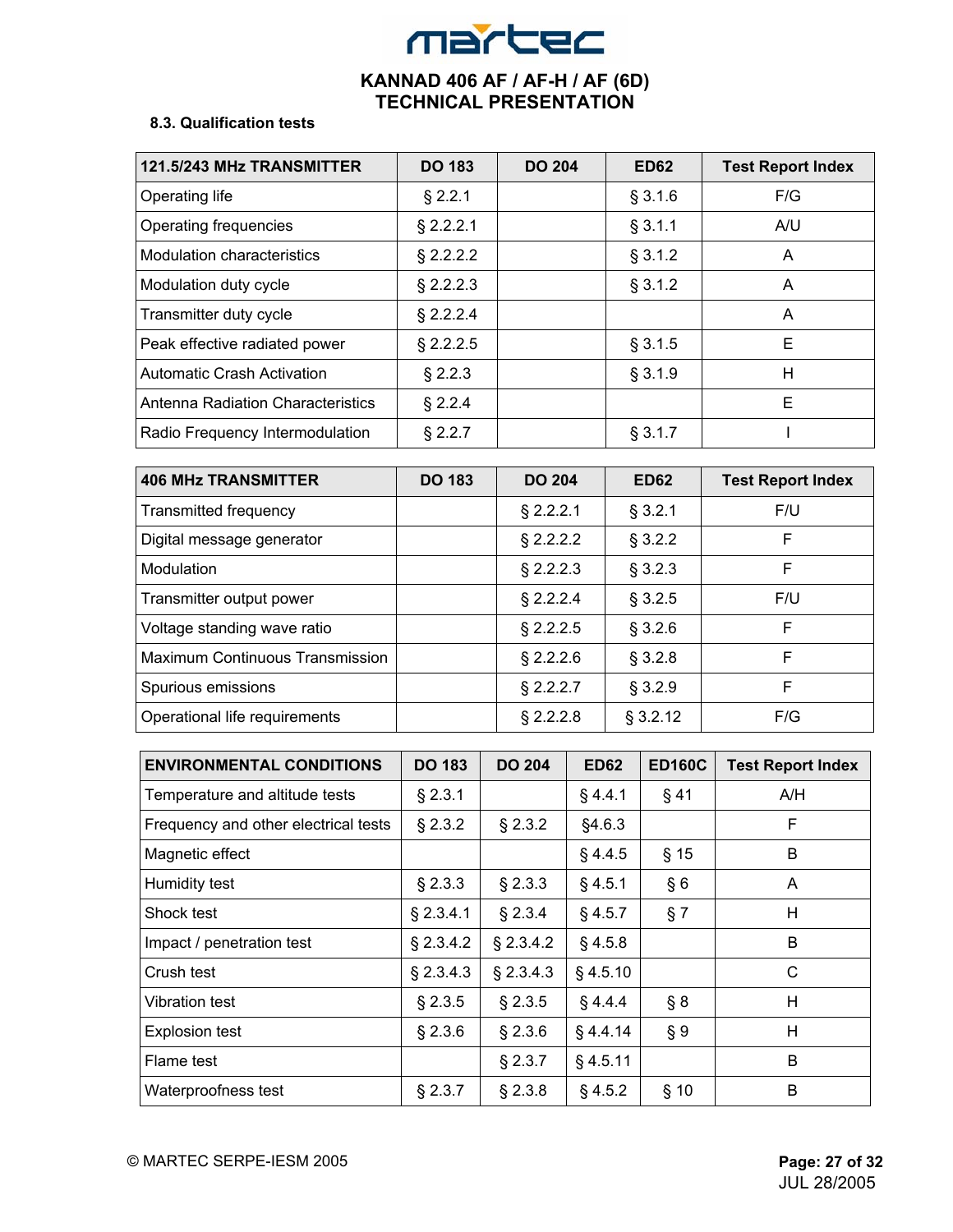

| <b>ENVIRONMENTAL CONDITIONS</b>            | <b>DO 183</b> | <b>DO 204</b> | <b>ED62</b> | <b>ED160C</b> | <b>Test Report Index</b> |
|--------------------------------------------|---------------|---------------|-------------|---------------|--------------------------|
| Immersion test                             | $§$ 2.3.3.8   |               | $§$ 4.5.13  |               | U                        |
| Induced signal susceptibility test         | $§$ 2.3.15    | $§$ 2.3.16    | §4.4.9      | $§$ 19        | D                        |
| Radio frequency susceptibility test        |               | $§$ 2.3.17    | $§$ 4.4.10  | § 20          | A                        |
| Emission of radio frequency energy<br>test | $§$ 2.3.16    | $§$ 2.3.18    | $§$ 4.4.13  | $§$ 21        | D                        |
| Lightning transient susceptibility test    |               | $§$ 2.3.19    | § 4.4.11    | § 22          | BV                       |
| Electrostatic discharge (ESD) test         |               |               |             | §25           | BU                       |
| Fireworthiness (JAR FAR 25.853)            | N/A           | N/A           | N/A         | N/A           | <b>BO</b>                |
| Fireworthiness (ABD0031E)                  | N/A           | N/A           | N/A         | N/A           | $*$ (1)                  |

#### <span id="page-33-0"></span>**9. MANUFACTURING**

#### <span id="page-33-1"></span>**9.1. Quality insurance**

All aviation equipment manufactured by SERPE-IESM are covered by the JAR21-Sub part G Production Agreement number F.G.132 delivered by the French Civil Aviation Authority. It is GSAC's responsibility to control periodically compliance of the production process with Production Agreement Specifications.

The Quality Control integrity of the equipment is attested by the issuance of the Certificate of Airworthiness for export (JAA Form 1).

#### <span id="page-33-2"></span>**9.2. P/N structure**

All series equipment are described in the production management system by an assembly number including sub-assemblies or components.

The assembly numbers are designated as follows:



The "Part Number" (P/N) corresponds to the first 10 digits of the assembly number. S18 XX XXX - XX

In case of equipment evolution, if "Form Fit Function" is altered, the Version index is modified.

If not, either Amendment or evolution index will be increased depending on the level of demonstration required by the Airworthiness Authority to validate the modification.

#### **As a consequence, all series equipment having the same Part Number are fully interchangeable.**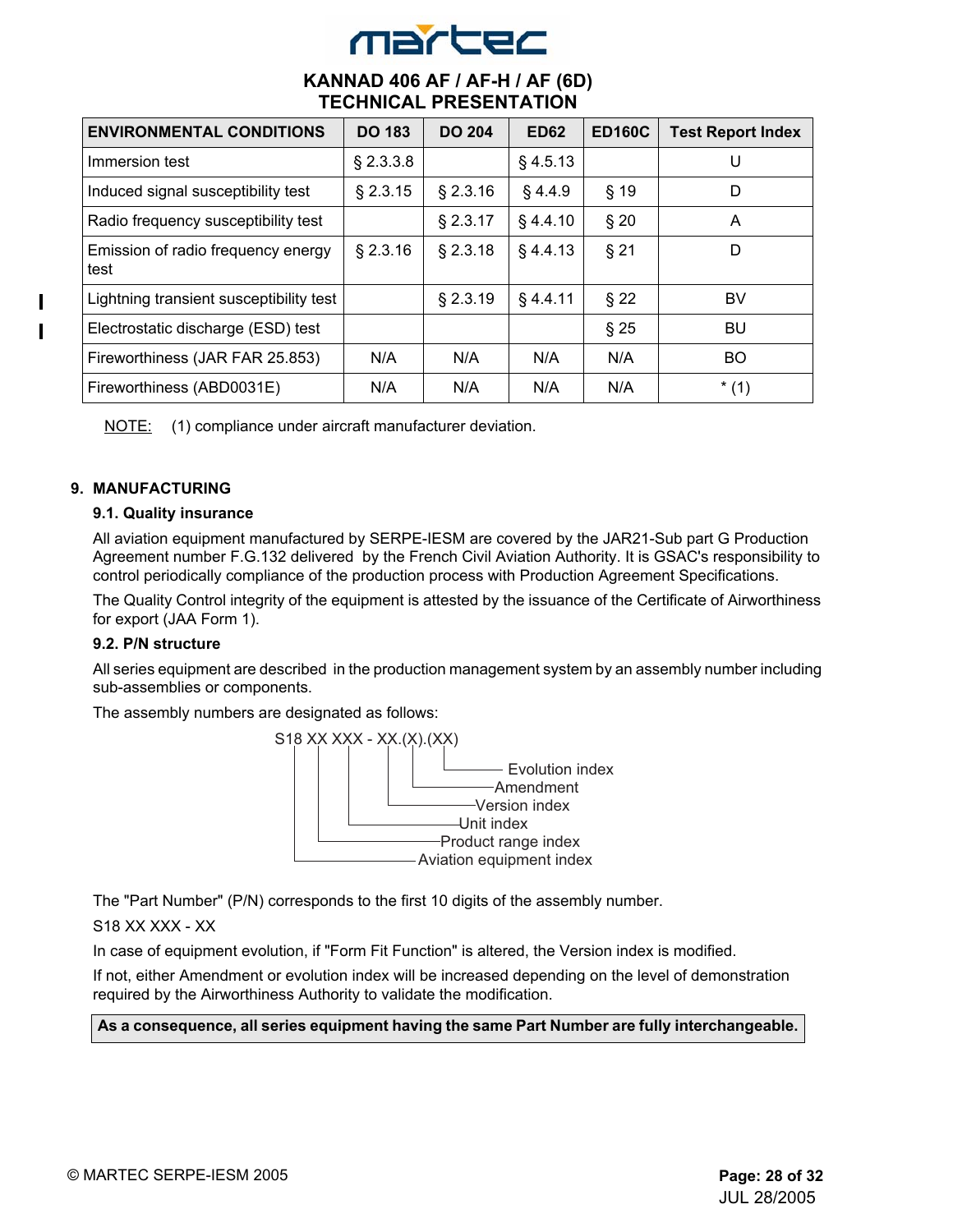

#### <span id="page-34-0"></span>**9.3. Assembly**



#### <span id="page-34-1"></span>**9.4. Marking**

<span id="page-34-2"></span>*9.4.1. Name plate*

A label is stuck on the upper side of the housing. It gives information on:

- Part Number (P/N),
- Amendment (AMDT),
- Serial Number (S/N),
- Qualification Certificates (references of),
- Manufacturer name,
- Manufacturer code.
- Manufacturer details.
- Data Base / Software version,
- Brief description of LED sequence.

Figure 13: Name plates and instructions marking

KANNAD 406 AF KANNAD 406 AF - H KANNAD 406 AF (6D) **EMERGENCY LOCATOR TRANSMITTER Flight direction Flight direction EMERGENCY LOCATOR TRANSMITTER FOR EMERGENCY USE ONLY EMERGENCY LOCATOR TRANSMITTER FOR EMERGENCY USE ONLY ERGENCY USE ONLY KANNAD 406 AF KANNAD 406 AF(6D) KANNAD 406 AF-H AUTOMATIC ACTIVATION AUTOMATIC ACTIVATION AUTOMATIC ACTIVATION Mount the ELT in bracket and tighten strap Mount the FLT in bracket and tight**<br>ct outside antenna (ANT) **Mount the ELT in bracket and tighten strap to the maximum Connect outside antenna (ANT) Connect remote control panel (RC) Connect outside antenna (ANT) Connect remote control panel (RC) Connect outside antenna (ANT) control panel (RC) Switch to "ARM" Switch to "ARM" ELT runs the test sequence and will be automatically activated in the event of a Switch to "ARM" ELT runs the test sequence and will be automatically activated in the event of a ELT runs the test sequence and will be automatically activated in the event of a crash crash crash RESET RESET RESET Contact ATC in case of false alarm Switch to "OFF" and back to "ARM" Contact ATC in case of false alarm Switch to "OFF" and back to "ARM" Contact ATC in case of false alarm Switch to "OFF" and back to "ARM" OFF** (to remove ELT from bra **OFF (to remove ELT from bracket) OFF (to remove ELT from bracket) TEST RESULT LED SEQUENCE TEST RESULT LED SEQUENCE After a few seconds TEST RESULT LED SEQUENCE After a few seconds** er a few **Test OK Test FAILED Test OK Test FAILED Test OK Test FAILED CAUTION CAUTION ONLY DESIGNED FOR FLAT ELT fitted with 6 G-Switches. INSTALLATION For flat installation on board ON BOARD HELICOPTERS airplanes or helicopters** P/N : S1821502- P/N : S1822502- P/N : S1821502-06 AMDT : AMDT : AMDT :  $\frac{1}{2}$  $S/N$ S/N : COSPAS-SARSAT CATEGORY II APPROVAL  $\epsilon$ COSPAS-SARSAT CATEGORY II APPROVAL  $\epsilon$ COSPAS-SARSAT CATEGORY II APPROVAL AUTOMATIC FIXED VERSION AUTOMATIC FIXED VERSION FOR HELICOPTERS AUTOMATIC FIXED VERSION QAC23 ED62 TSO-C91a & TSO-C126 QAC23 ED62 TSO-C91a & TSO-C126 QAC23 ED62 TSO-C91a & TSO-C126 JTSO-2C91a & JTSO-2C126 - IC: 1159A-12208AF JTSO-2C91a & JTSO-2C126 - IC: 1159A-12208AF JTSO-2C91a & JTSO-2C126 - IC: 1159A-12208AF F 8794 **F8794 F8794 SERPE-IESM SERPE-IESM a MARTEC subsidiary SERPE-IESM** Aartec **Martec** Martec **A MARTEC subsidiary a MARTEC subsidiary Z.I des Cinq Chemins Z.I des Cinq Chemins Z.I des Cinq Chemins** 1329E 1330E **56520 GUIDEL 56520 GUIDEL 56520 GUIDEL FRANCE FRANCE FRANCE**

1758B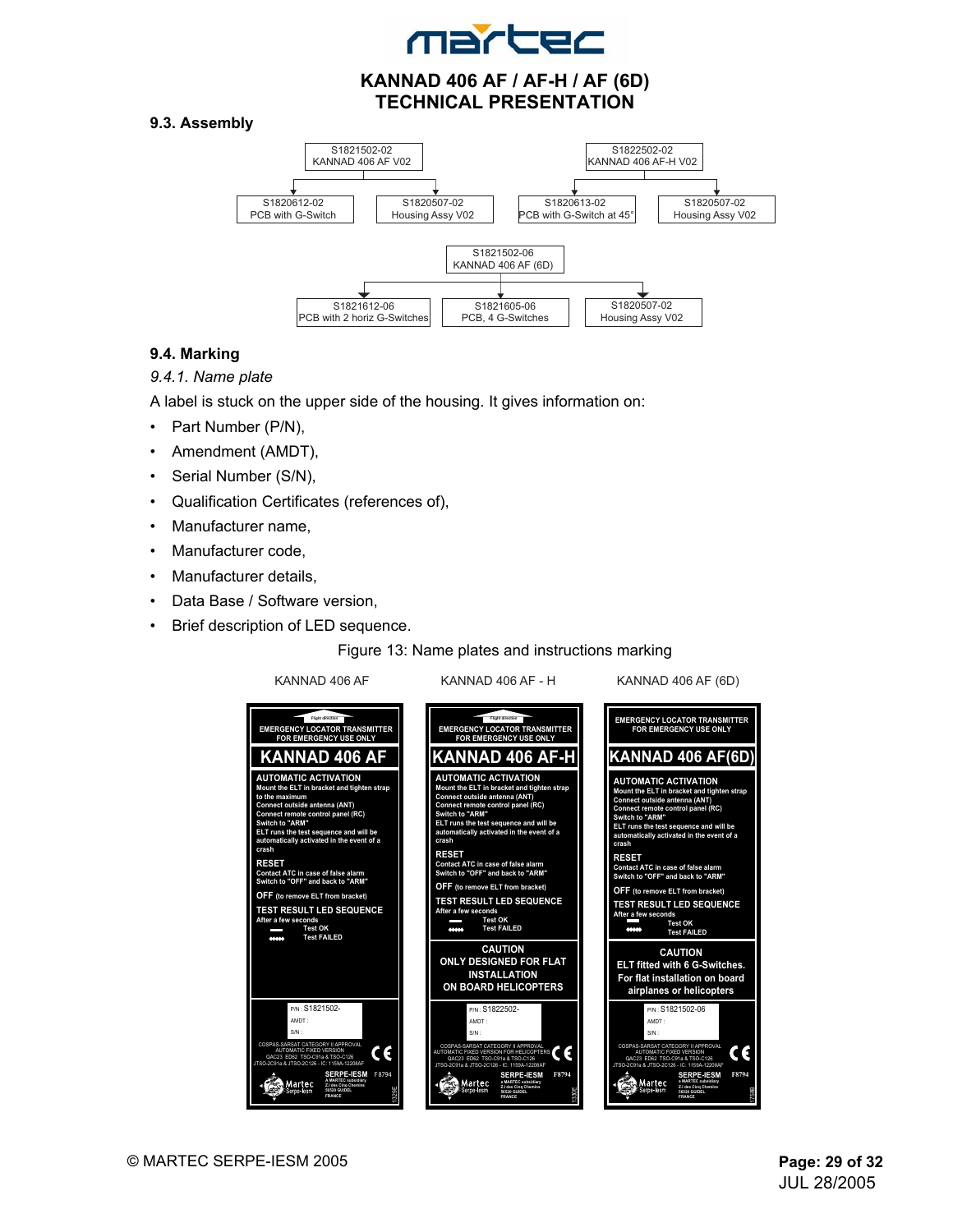

#### <span id="page-35-0"></span>*9.4.2. Identification and maintenance marking*

The identification and maintenance markings give information on the battery (type, expiry date), on the identification data that are programmed in the ELT (protocol, Identification number, Hexadecimal transcription of the Beacon Identification code) and on the aircraft (Tail number).

The identification and maintenance markings are updated by the maintenance station at:

- each battery change,
- each change of identification data.

| Inspection<br>Date:                     | Next<br>Control:                 |
|-----------------------------------------|----------------------------------|
| Battery type:                           |                                  |
| <b>Battery Expiry Date:</b>             |                                  |
| Identification Protocol:                | 1315D                            |
| <b>ICAO</b><br>ΤN                       | <b>AOD</b><br><b>TEST</b><br>S/M |
| Identification Number:                  | Cospas Sarsat Number (CSN):      |
| Beacon Identification code (15 HEX ID): |                                  |
| Tail Number:                            | MSN:                             |

#### <span id="page-35-1"></span>*9.4.3. Production stamp*

This marking, stuck on the lower part of the name plate, enables to determine the status of the equipment and some of it sub-assemblies. It gives information on (from top to bottom):

- $\cdot$  P/N.
- Amendment,
- S/N: Serial number including year of production release (H=2000, J=2001, K=2002, L=2003 ...), batch number, serial number in that batch,
- The number of evolutions since the production release,

Control Status ( $V =$  visual inspection,  $D =$  burn-in,  $C =$  control according to procedure XXX,  $CF =$  final control).

Figure 14: Example of production stamp

|                | P/N: Sxxxxxxx-xx                                       |  |  |  |
|----------------|--------------------------------------------------------|--|--|--|
|                | $AMDT$ $A$ $B$ $C$ $D$ $E$ $F$ $G$ $H$ $J$ $\parallel$ |  |  |  |
| S/N:Lxxxx-xxxx |                                                        |  |  |  |
|                | 1 2 3 4 V D C1 C2 C3 CF                                |  |  |  |

#### <span id="page-35-2"></span>**9.5. Programming**

The ELTs are programmed in our factory:

- with a maintenance code if the distributor or the aircraft operator is equipped with programming equipment. Once installed the "Programming Data Sheet" shall be returned duly completed to SERPE-IESM responsible for keeping its database up-to-date.
- with the aircraft identification data if neither the distributor nor the operator are equipped with programming equipment. In this case, the order must be sent with the "Programming Data Sheet" duly completed.

In any case, the operator is responsible for registration of his ELT with the "COSPAS-SARSAT point of contact for 406 Mhz beacon registration matters". The list is available upon request.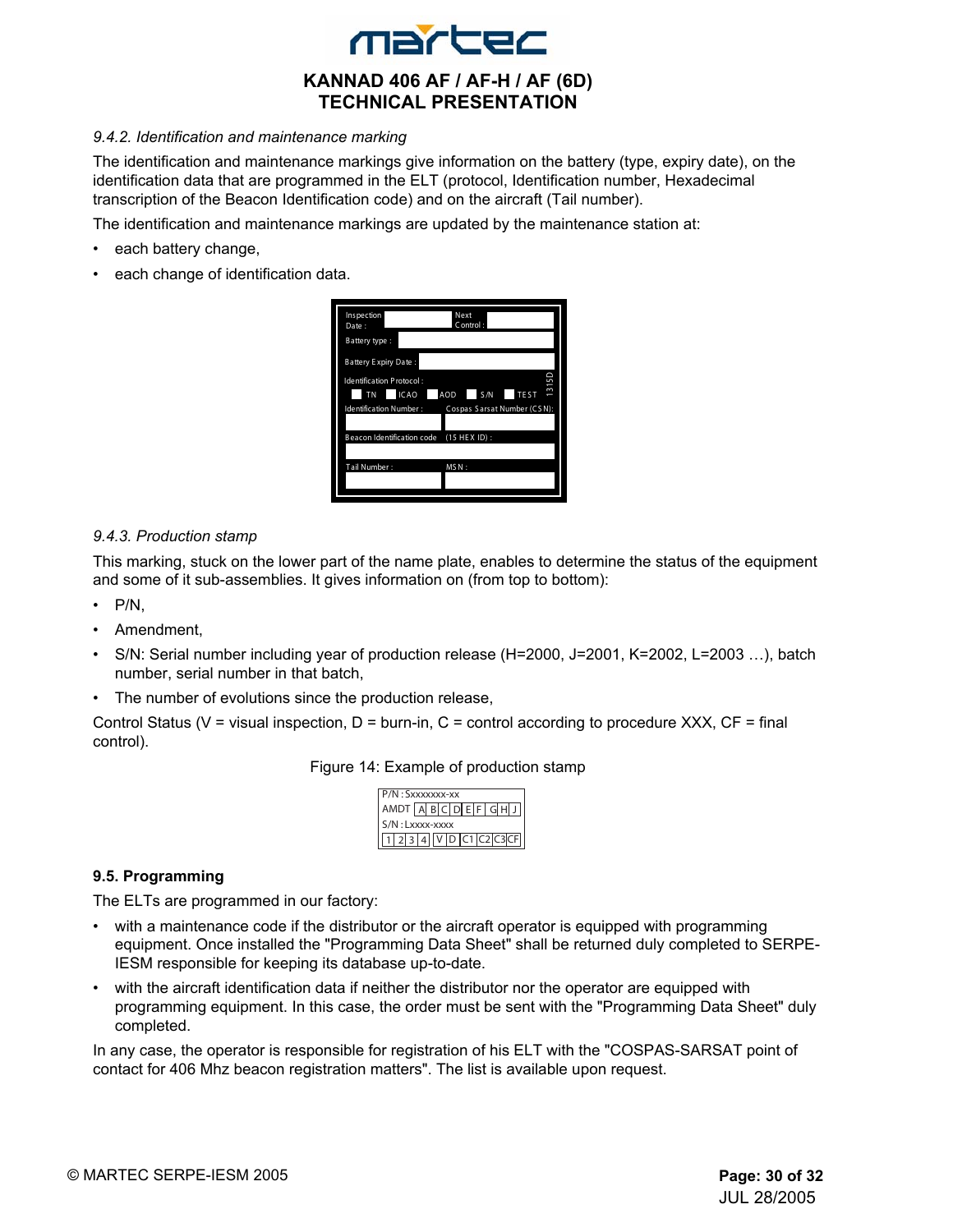

#### <span id="page-36-0"></span>**10.MAINTENANCE POLICY**

The periodic inspection can only be carried out by an accredited JAR or FAR 145 maintenance station with valid agreement for KANNAD ELTs maintenance.

#### <span id="page-36-1"></span>**10.1. Scheduled maintenance (recommendation only)**

The KANNAD 406 AF, AF-H and AF (6D) should be serviced periodically. Unless otherwise specified by the relevant Civil Aviation Authority, inspection is recommended every 2 years.

This maintenance operation can be carried out with standard test and measurement equipment (spectrum analyzer, radio tester...) without opening the ELT.

- Self-test.
- Battery voltage.
- Verification of G-Switch activation.
- 121,5 MHz / 243,0 MHz / 406 MHz transmission power.
- 121,5 MHz / 243,0 MHz / 406 MHz frequency.
- VCO lock.
- 121,5 MHz AM modulation ratio.
- 406 MHz demodulation (to compare with programmed information).

#### <span id="page-36-2"></span>**10.2. Battery replacement**

Battery replacement is mandatory:

- after more than 1 hour of real transmission (cumulated duration),
- before or on the battery expiry date

**IMPORTANT: Only original battery pack supplied with battery kit P/N S18 20 516-99 must be installed. The battery shall not be charged, thrown in fire, short-circuited. It contains Lithium and is subjected to special procedure before disposal.**

Testing of the various elements of the ELT is mandatory during battery replacement.

- Visual control of the housing and accessories.
- Opening of housing.
- Battery replacement.
- O-Ring replacement.
- Closing of housing.
- Watertight test.
- Functional test procedure.

All necessary parts for battery replacement are available in:

• Battery Replacement Kit, BT300: P/N S1820516-99.